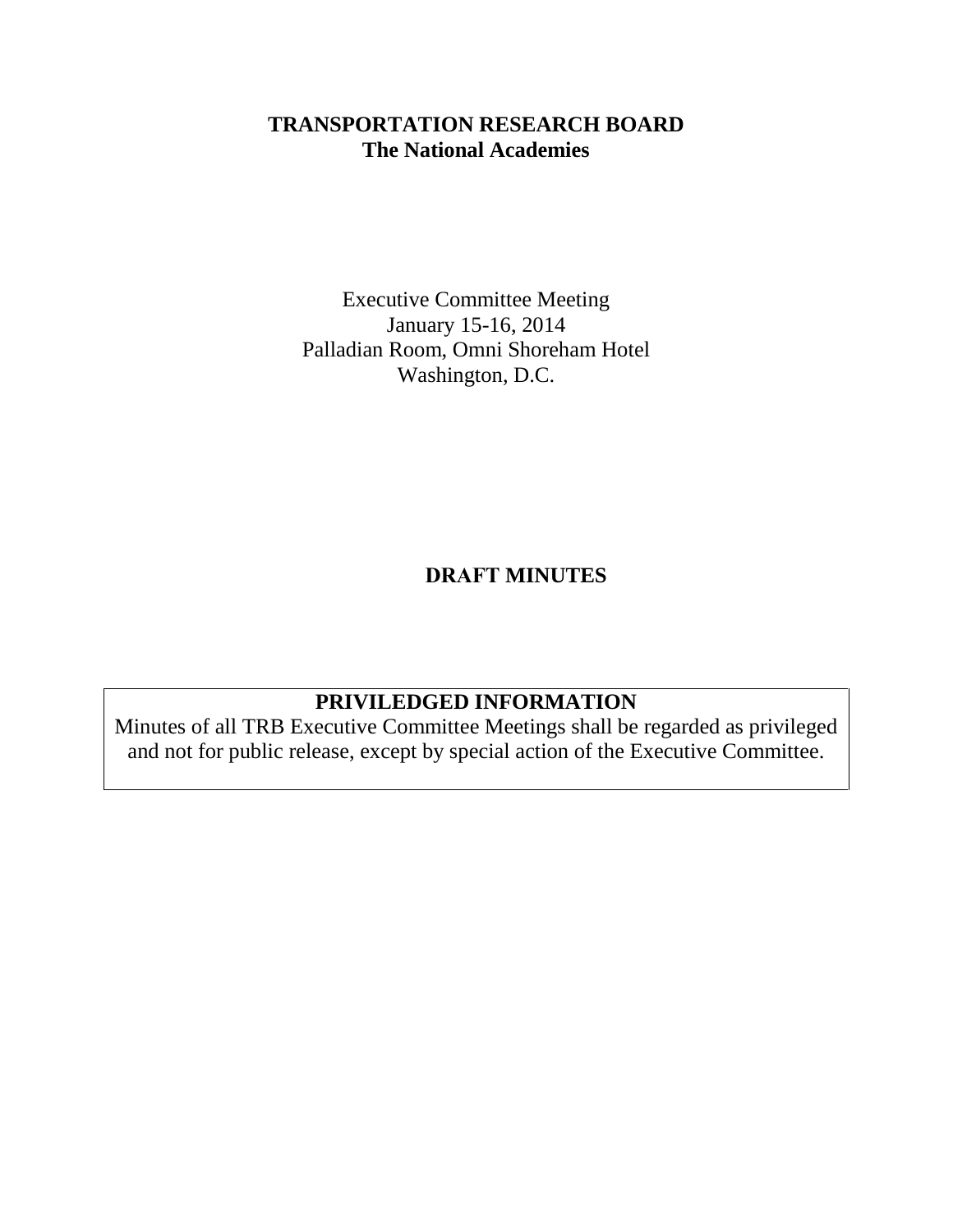#### **TRANSPORTATION RESEARCH BOARD Executive Committee Meeting and Policy Session Discussion Minutes January 15-16, 2014 Palladian Room, Omni Shoreham Hotel Washington, D.C.**

#### **Table of Contents**

| REPORT OF THE SUBCOMMITTEE ON PLANNING AND POLICY REVIEW (SPPR) 7 |  |
|-------------------------------------------------------------------|--|
|                                                                   |  |
|                                                                   |  |
| BRIEFING BY NATIONAL ACADEMIES'DIRECTOR OF CONGRESSIONAL AND      |  |
|                                                                   |  |
| REAUTHORIZATION OF FEDERAL SURFACE TRANSPORTATION PROGRAMS-       |  |
|                                                                   |  |
|                                                                   |  |
|                                                                   |  |
|                                                                   |  |
|                                                                   |  |
| POLICY SESSION: AVIATION ISSUES: CHALLENGES AND OPPORTUNITIES 11  |  |
|                                                                   |  |
|                                                                   |  |
|                                                                   |  |
|                                                                   |  |
|                                                                   |  |
|                                                                   |  |
|                                                                   |  |
|                                                                   |  |
|                                                                   |  |
| SECOND STRATEGIC HIGHWAY RESEARCH PROGRAM (SHRP 2) 18             |  |
|                                                                   |  |
|                                                                   |  |
|                                                                   |  |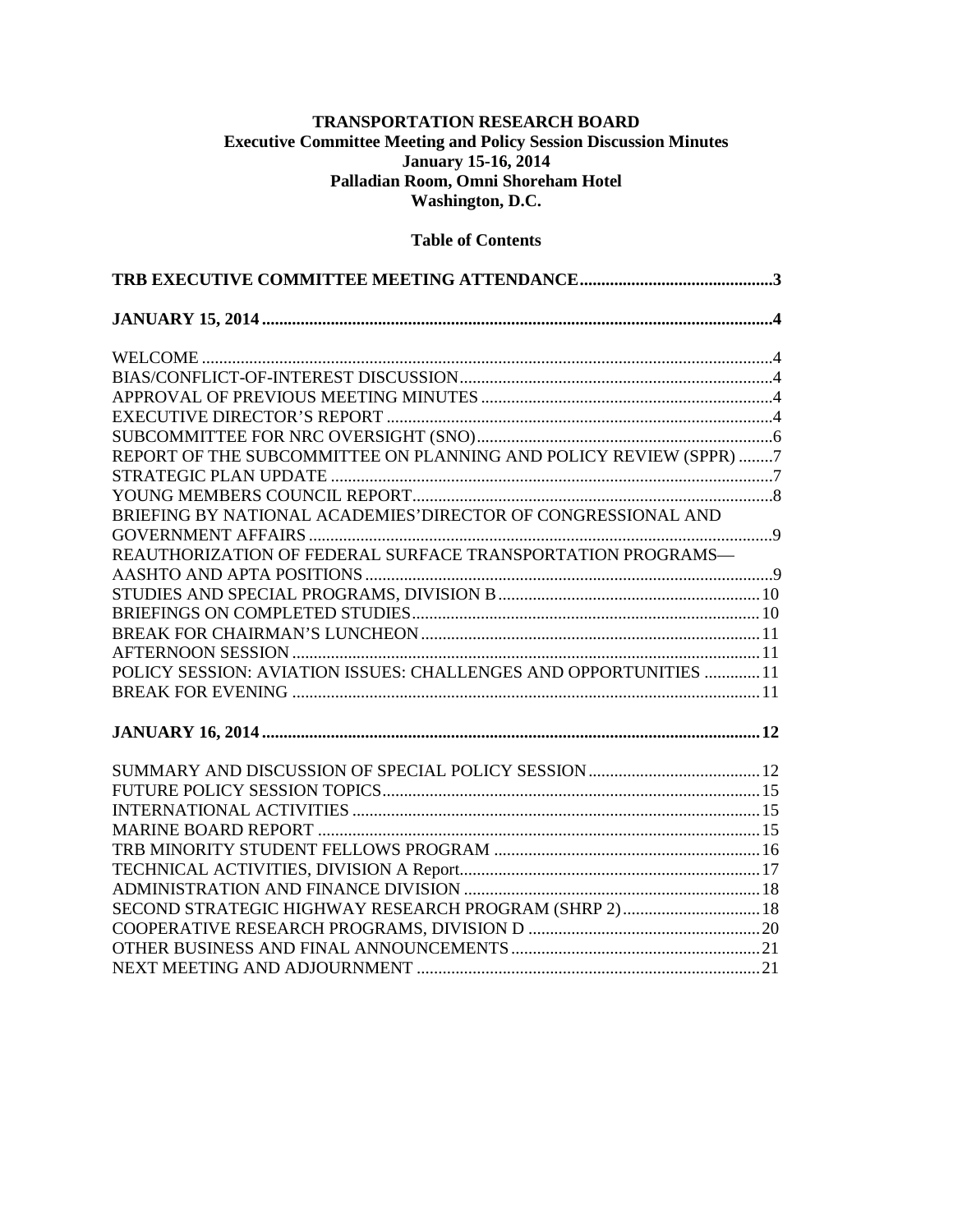#### **TRB Executive Committee Meeting Attendance January 15-16, 2014 Attendance**

#### **EXECUTIVE COMMITTEE**

#### **TECHNICAL ACTIVITIES COUNCIL**

| Deborah Butler              | Chair      | Katherine Turnbull                     | Chair                                             |  |
|-----------------------------|------------|----------------------------------------|---------------------------------------------------|--|
| <b>Kirk Steudle</b>         | Vice Chair | James S. Thiel<br>Daniel S. Turner     |                                                   |  |
| Victoria A. Arroyo          |            | Thomas Wakeman                         |                                                   |  |
| William A. V. Clark         |            |                                        |                                                   |  |
| James M. Crites             |            |                                        | <b>YOUNG MEMBERS CHAIR</b>                        |  |
| Anne S. Ferro               | Ex Officio |                                        |                                                   |  |
| <b>Stewart Fotheringham</b> |            | Lucy Priddy                            |                                                   |  |
| John T. Gray, II            | Ex Officio |                                        | <b>GUESTS</b>                                     |  |
| John Halikowski             |            |                                        |                                                   |  |
| <b>Susan Hanson</b>         |            | <b>Stacy Cummings</b>                  | <b>Federal Railroad</b>                           |  |
| Chris T. Hendrickson        |            |                                        | Administration                                    |  |
| Jeffrey Holt                |            | Jim Jensen                             | <b>National Research Cour</b>                     |  |
| <b>Brian Jackson</b>        |            | Kevin Knight                           | U.S. Army Corps of Eng                            |  |
| Gary LaGrange               |            | Kelly Leone                            | <b>Federal Motor Carrier S</b><br>Administration  |  |
| Michael P. Lewis            |            | Venkatesh.                             | Harvard School of                                 |  |
| Joan McDonald               |            | Narayanamurti                          | <b>Engineering and Applie</b>                     |  |
| Michael P. Melaniphy        | Ex Officio |                                        | Science                                           |  |
| <b>Abbas Mohaddes</b>       |            | Jeffrey Paniati                        | Federal Highway                                   |  |
| <b>Gregory Nadeau</b>       |            |                                        | Administration                                    |  |
| <b>Steven Palmer</b>        |            | <b>Todd Ripley</b><br>Nan Shellabarger | Maritime Administratio<br><b>Federal Aviation</b> |  |
| Peter Rogoff                | Ex Officio |                                        | Administration                                    |  |
| Craig Rutland               | Ex Officio | <b>Michael Trentacoste</b>             | Federal Highway                                   |  |
| Sandra Rosenbloom           |            |                                        | Administration                                    |  |
| Henry G. Schwartz           |            | <b>Matt Welbes</b>                     | Federal Transit Adminis                           |  |
| Lisha Smith                 | Ex Officio | <b>Thomas Berry</b><br>Jeff Hamiel     | Policy Session Speaker<br>Policy Session Speaker  |  |
| Daniel Sperling             |            | Stephen D. Van Beek                    | <b>Policy Session Speaker</b>                     |  |
| Paul Trombino               |            | Michael Whitaker                       | <b>Policy Session Speaker</b>                     |  |
| Phillip Washington          |            |                                        |                                                   |  |
| Greg Winfree                | Ex Officio | <b>TRB STAFF</b>                       |                                                   |  |
| <b>Bud Wright</b>           | Ex Officio | <b>Cindy Baker</b>                     |                                                   |  |

#### **MARINE BOARD CHAIR**

Thomas M. Leschine

#### **YOUNG MEMBERS CHAIR**

#### **GUESTS**

National Research Council U.S. Army Corps of Engineers

hight one Federal Motor Carrier Safety

Engineering and Applied Science aniati Federal Highway Administration **The Ripley Maritime Administration** Ilabarger Federal Aviation Administration Trentacoste Federal Highway Administration Ibes Federal Transit Administration Berry Policy Session Speaker iel Policy Session Speaker D. Van Beek Policy Session Speaker

#### **TRB STAFF**

ıker Ann Brach Karen Febey Stephen Godwin Russell Houston Christopher Jenks Mark Norman Robert Skinner Gary Walker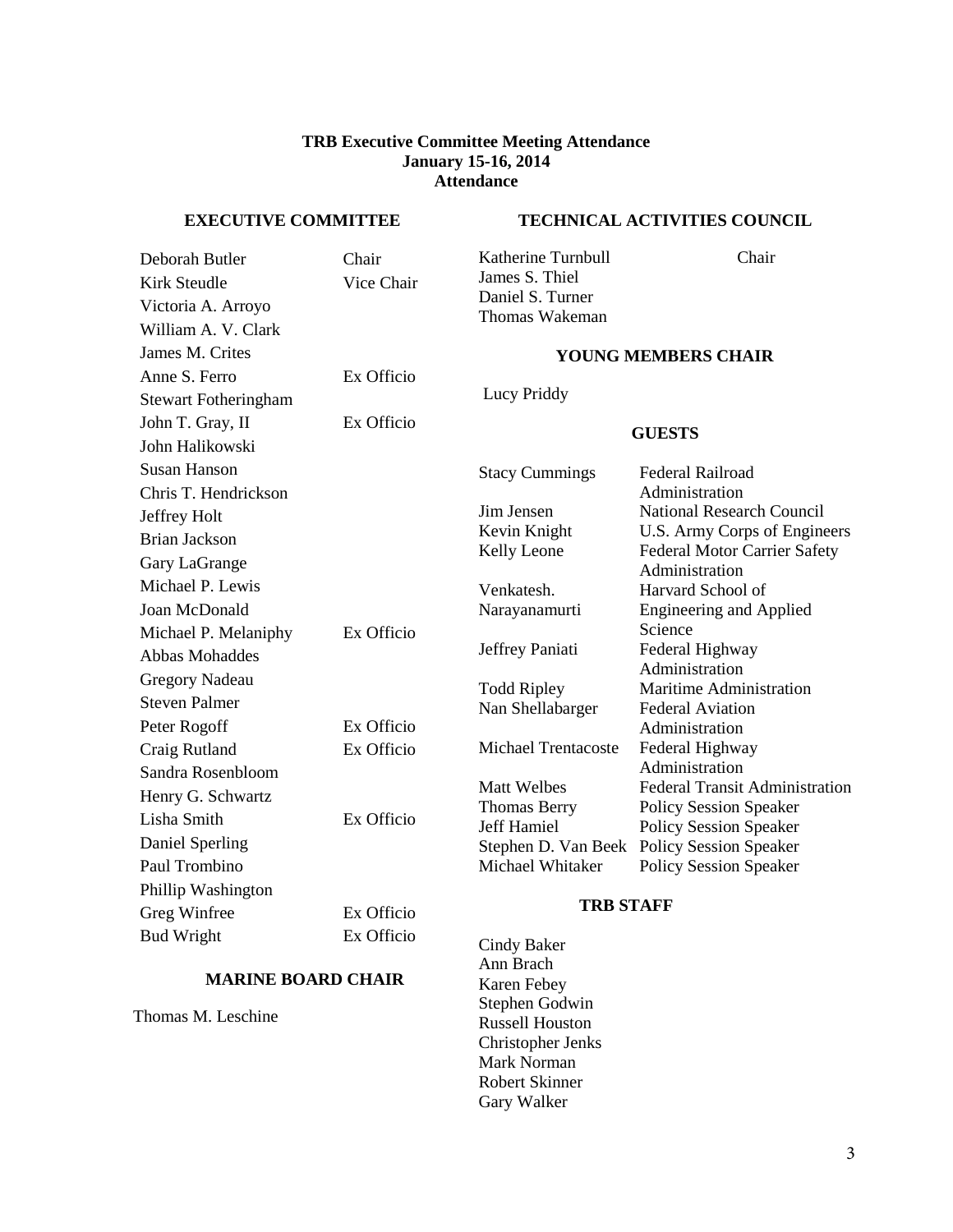#### **TRANSPORTATION RESEARCH BOARD Executive Committee Meeting and Policy Session Minutes January 15-16, 2014**

#### **Washington, D.C.**

*Highlighted areas indicate Executive Committee action.* 

### **January 15, 2014**

#### **Welcome**

Transportation Research Board Executive Committee Chair Debra Butler called the meeting to order at approximately 8:30 a.m. Butler welcomed everyone in attendance, made general announcements, and recognized incoming and outgoing members of the Executive Committee. In addition, she noted that the summer Executive Committee meeting will be held on June 26-27, 2014. Self-introductions were made.

#### **Bias/Conflict-of-Interest Discussion**

A bias/conflict-of-interest discussion was held, in which members of the Executive Committee were given the opportunity to disclose potential biases or conflicts of interest that may be related to possible discussion topics at this or future Executive Committee meetings. No members reported any conflicts of interest.

### **Previous Meeting Minutes**

The minutes of the June 20-21, 2013, meeting of the Executive Committee were approved as submitted.

### **Executive Director's Report**

Bob Skinner provided a report on items concerning TRB as detailed in the Executive Director's Report (p.22 of the agenda book). During his presentation, Skinner highlighted the following:

- 2014 Annual Meeting:
	- o This Annual Meeting had one of the highest turnouts of directors of state departments of transportation due in part to the CEO Roundtable Sessions.
	- o At this year's meeting there were 135 workshops, 450 lectern sessions, 195 poster sessions, 500 committee and sub-committee meetings, and a sold-out exhibit hall. In addition, a record number of papers (5,200) were submitted for presentation. Attendees were very diverse in age, nationality (70+ countries), and professional background.
- The updated *Critical Issues* document was released at the end of 2013 thanks to the Executive Committee. It will be distributed to the media, sponsors, committee chairs, and Executive Committee members, and will be available in both hard and electronic copy.
- Staffing changes: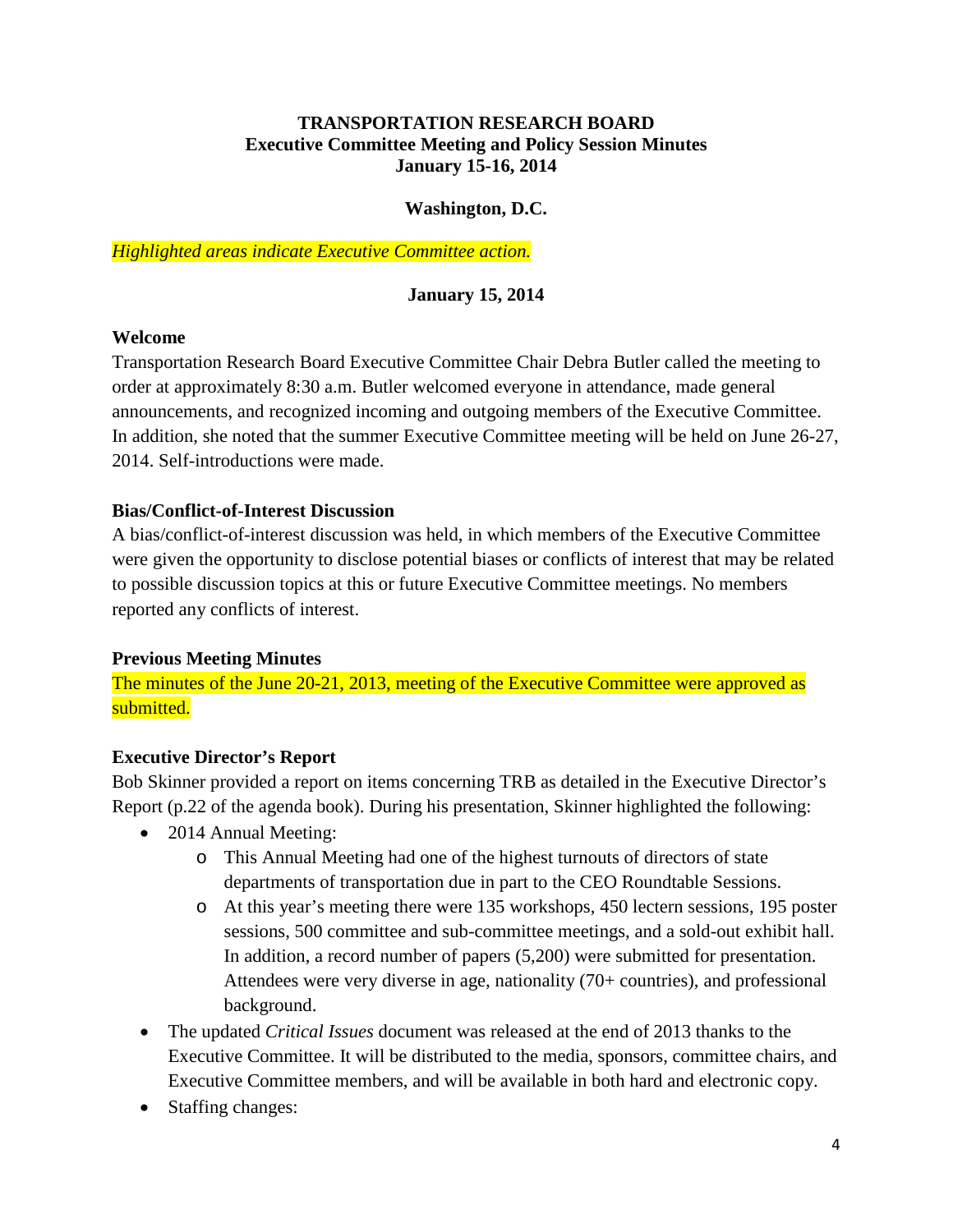- o Russell Houston is the assistant executive director and will oversee information technology activities, publications, and communications, and will provide support to the TRB Executive Committee.
- o Karen Febey is the senior report review officer who will support the Subcommittee for NRC Oversight.
- o Lisa Marflak is the director of communications and media.
- o In the Technical Activities Division, Rick Pain, Frank Lisle, and Jody Cambridge retired.
- o In the CRP division, Chris Hedges is the manager of NCHRP after Crawford Jenck's retirement.
- The Policy Studies Division has carried out a number of studies, including a report on the best available and safest technology for offshore oil drilling and another on diluted bitumen.
	- o The Policy Studies Division will conduct a \$1 million study about the safety culture on oil and gas drilling operations. This study is funded from the \$500 million that NAS received from the BP and TransOcean settlement money.
	- o TRB's policy fund is sufficient to finance about two policy studies every three years; these funds can also be used to leverage or supplement funding from other sources.
- TRB is one of a few organizations that can carry out long-term, big picture policy studies. Two upcoming studies include one on inter-city transportation options, and another on the inland waterways system.
- In 2012 TRB hosted 34 webinars, while in 2013 TRB hosted 63. Webinars are a growing component of TRB's outreach efforts and can be very effective in reaching out to people who have travel difficulties.
- SHRP 2:
	- o The Naturalistic Driving Study is complete: data collection is over, and the study achieved its sampling objectives of 3900 vehicle years of travel (about 5 million trips).
	- o Kirk Steudle, director of the Michigan Department of Transportation, added that SHRP 2 is changing its focus in that it is transitioning from research to implementation. There has been much progress in this transition and the SHRP 2 implementation committee has established a good working relationship with the AASHTO and FHWA committees. One challenge facing implementation is management of the many products coming out. Currently 15 products are available to state DOTs and agencies. State DOTs and other transportation agencies have expressed much interest in the SHRP 2 products.
- TRB and RITA (now called the Office of the Assistant Secretary of Transportation for Research and Technology) produced a draft chart (pp. 33-36 of the agenda book) that summarizes the origin and spending of the Department of Transportation's spending on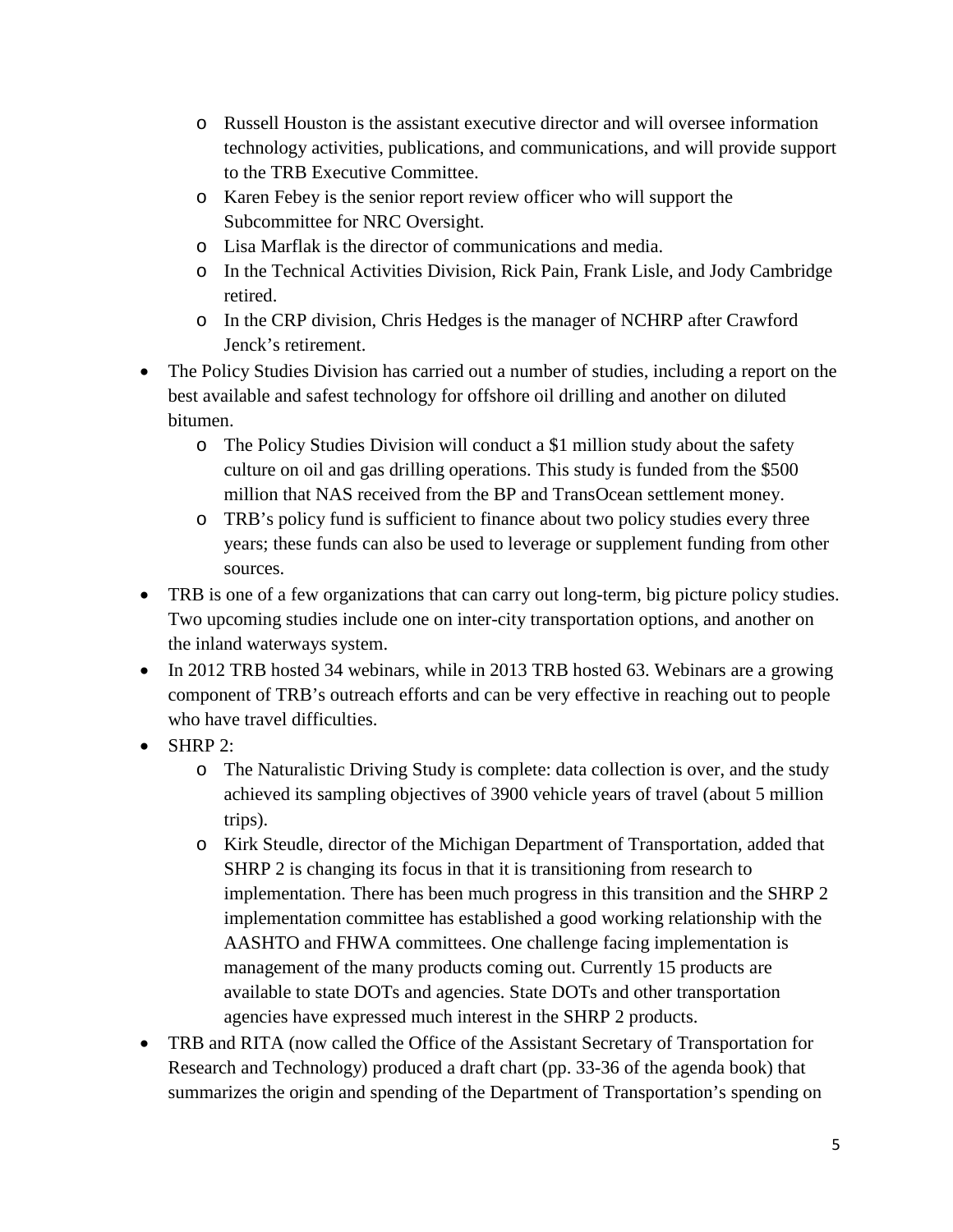transportation research in FY 2010 and FY 2013. The chart shows that USDOT's research spending has declined 15 percent since FY 2010.

- o Regarding funds that went to TRB, SHRP 2 received all of its funding prior to FY 2013 figures and therefore is not included in the FY 2013 figures.
- o CRP funds are 20 percent less in FY 2013 when compared to FY 2010. About one-third of that decline can be attributed to the rail research program, which was only funded in FY 2010.
- Dan Moat was elected as the new NAE president, and took office on July 1, 2013 after Chuck Vest's term ended. IOM will have a new president, Victor J. Dzau, who will take office on July 1, 2014 when Harvey Fineberg's term ends.
- Budgetary issues:
	- o The National Academies' budget expectations were not met for FY 2013 so a mid-year adjustment in indirect spending was made. This included an academywide reduction in indirect staff. The outlook for 2014 appears stable, as it also does for TRB.
	- o TRB's core program of its standing committees, the Annual Meeting, publications, conferences/workshops, and information services is in its second year of a triennium. Even though states and FHWA reduced their funding to TRB in this triennium, TRB has been able to handle the reduction because of its cost containment strategies and revenue from the Annual Meeting.
	- o Starting this spring, TRB will convene a finance committee comprised of state DOTs leaders (chaired by Kirk Steudle) who will look at TRB's budget for the next triennium.

## **Subcommittee for NRC Oversight (SNO)**

Susan Hanson described the role, background, and oversight activities of the SNO (p.47 of the agenda book). She stated that the SNO works to ensure quality of research by ensuring the quality of committees that produce the research. In addition, the SNO seeks to sustain a diversity of expertise, background, age, geography, and gender in committee leaders and members. TRB assesses its efforts at maintaining diversity in part through tracking committee composition by a range of different variables (e.g., gender, nationality, race/ethnicity). In addition, Hanson said that over the past 15 years, there has been much progress in bringing diversity to the activities of TRB. One meeting participant suggested that diversity may be increased if directors of state DOTs encourage their younger staff to come to Annual Meeting and become involved with TRB activities.

Hanson highlighted TRB's *Framing Surface Transportation Research for the Nation's Future* report, which will be released in February 2014. Henry G. (Gerry) Schwartz, who continues as the SNO vice chair with oversight responsibilities for SHRP 2, highlighted the SHRP 2 letter report about options for the long-term stewardship of SHRP 2 data. This report is about use of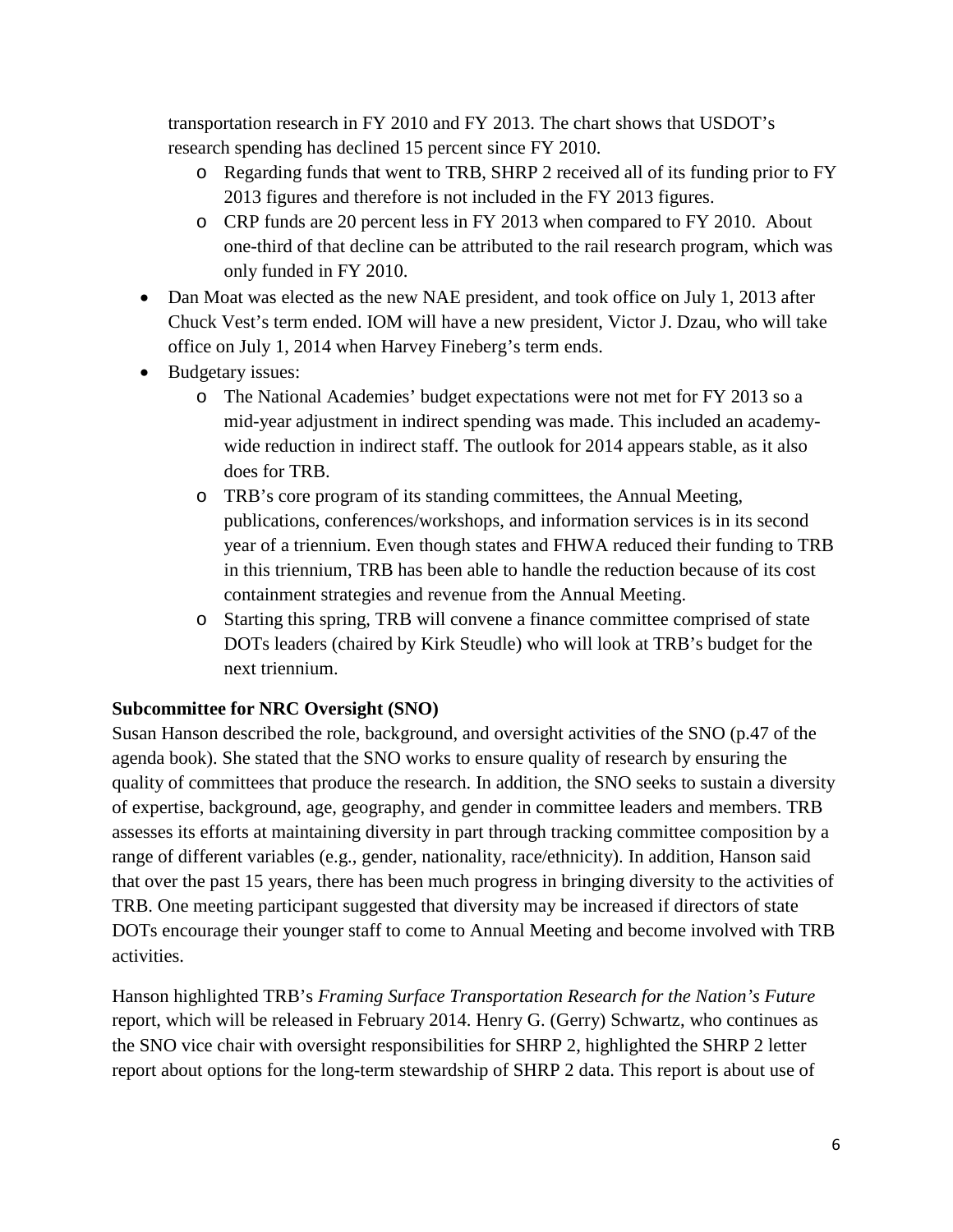data from the Naturalistic Driving Study and contains a recommendation for TRB to be the repository for the study's data for the next five years.

## **Subcommittee on Planning and Policy Review (SPPR)**

Sandi Rosenbloom presented the report of the SPPR. Rosenbloom explained the purpose of the subcommittee (p.130 of the agenda book), which is providing guidance and input to TRB in between meetings of the Executive Committee. The most pressing issue of the SPPR has been the new strategic plan, which is prepared by TRB staff under the guidance and approval of SPPR members. The plan must represent a consensus of the Executive Committee to move forward. The strategic plan will address suggestions made in the NRC's Triennial Review of TRB. At the SPPR meeting, members made suggestions to improve the report's content and structure.

## **Strategic Plan Update**

Bob Skinner provided an update on the development of the TRB Strategic Plan. As an overview, he said that this development includes consideration of groups that TRB should outreach to, services that TRB provides, and delivery of those services. During his presentation, Mr. Skinner highlighted the following:

- The plan must show alignment between what TRB proposes to do and willingness of sponsors to provide resources.
- Mark Norman said that there will likely be a final draft of the Strategic Plan by the 2015 Annual Meeting.
- The process for developing the Strategic Plan included meetings of TRB's leadership, examination of the *Critical Issues* document, and review of the Triennial Review. In addition, TRB staff will incorporate results from focus groups and a survey of TRB leadership.
- Survey results that will inform the Strategic Plan include the following:
	- o Leaders rated TRB's value and ability to meet future challenges as high. There was much support to engage other stakeholder groups in the transportation community. TRB's strengths are the networking opportunities it offers and its sharing of research results.
	- o Suggestions for TRB include streamlining its processes, shortening the time from identifying research needs to disseminating results, enhancing the prestige of the *Transportation Research Record*, providing research results in user-friendly formats, better managing the number and types of standing committees, and taking greater advantage of technology tools for committee activities.
	- o Prominent themes were the importance of community building, reaching out to other stakeholders, and helping people understand TRB's structure and processes.
	- o Transportation trends that should be included are climate change, advances in technologies, changes in demographics and vehicles, and limited resources for building, maintaining, and repairing infrastructure.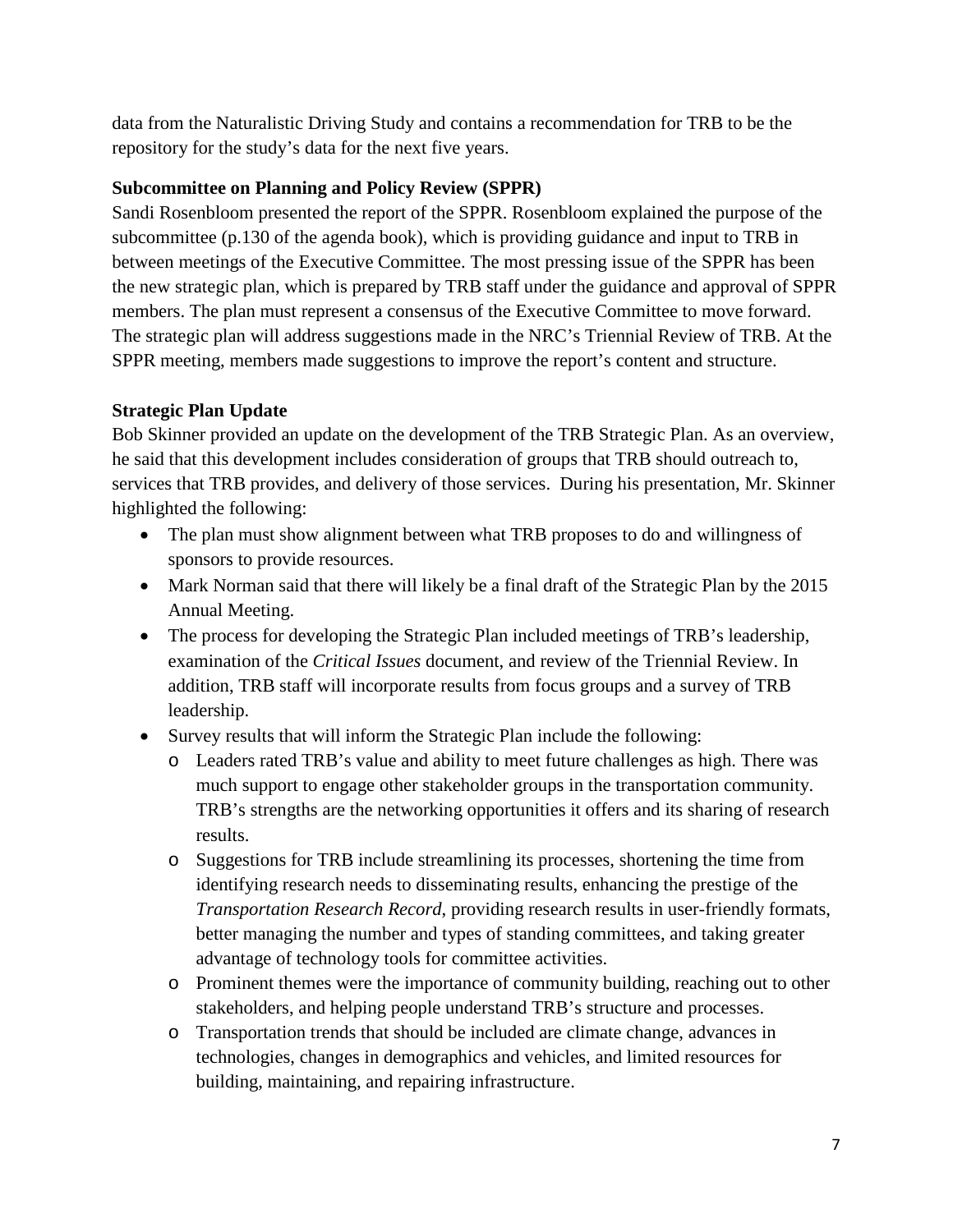- o Non-traditional stakeholders that TRB should reach out to are local governments, public health organizations, the private sector, elected officials, law enforcement, and technology companies.
- TRB cannot sacrifice the quality of research in pursuit of speed. At the same time, TRB should focus on how it can speed up its processes and detect emerging issues quicker than in past.
- Finally, Skinner remarked that TRB's Executive Committee is unique in the National Academies. It would be beneficial to take advantage of the technical capabilities across the Academies to augment TRB's strength of having broad connections.
- Suggestions made by Executive Committee members to improve the draft are as follows:
	- o TRB's business model is unclear, which has implications for stakeholder involvement. The plan should stress a coordinated, proactive approach to address critical issues. One of TRB's performance measures should be the number of members and papers generated by each committee.
	- o TRB's structure and processes are unclear, especially those new to TRB. The current draft plan may not reflect the future generation as much as it does the current generation.
	- o Climate change is a key issue to include in a strengths-weaknesses-opportunitiesthreat analysis. Similarly, the plan should include implications of electrification of the transportation system as a way to reduce reliance on fossil fuels.
	- o TRB needs to partner with other institutions and stakeholders to address critical and emerging issues in a more systematic manner.
	- o TRB can address the issue of increasing involvement of younger professionals by turning to state departments of transportation.
	- o One issue to consider is the role and goals of external vs self-directed policy studies.
	- o The plan should have transportation transformations on the horizon (in addition to those in the *Critical Issues* document) such as the movement of funding to state and local levels, environmental changes, and technology innovations. In addition, the plan should include TRB's international role.

### **Young Members' Council Report**

Lucy Priddy, the outgoing Young Members' Council (YMC) representative to the Executive Committee, provided an overview and update on the council's activities. This year at the Annual Meeting, the Young Members' Council sponsored or co-sponsored 25 events, six technical sessions, five workshops, four cross-cutting sessions, and one poster session. The most popular events were the young professionals' reception, the six-minute pitch, and "works in progress" podium sessions. In addition, there was a pilot mentoring program hosted by the freight and marine groups and an award to an outstanding young member. To help improve young members' involvement in TRB, council members developed a young members' guide that provides advice for involvement in TRB. Dr. Alison Conway will begin a three-year term as the YMC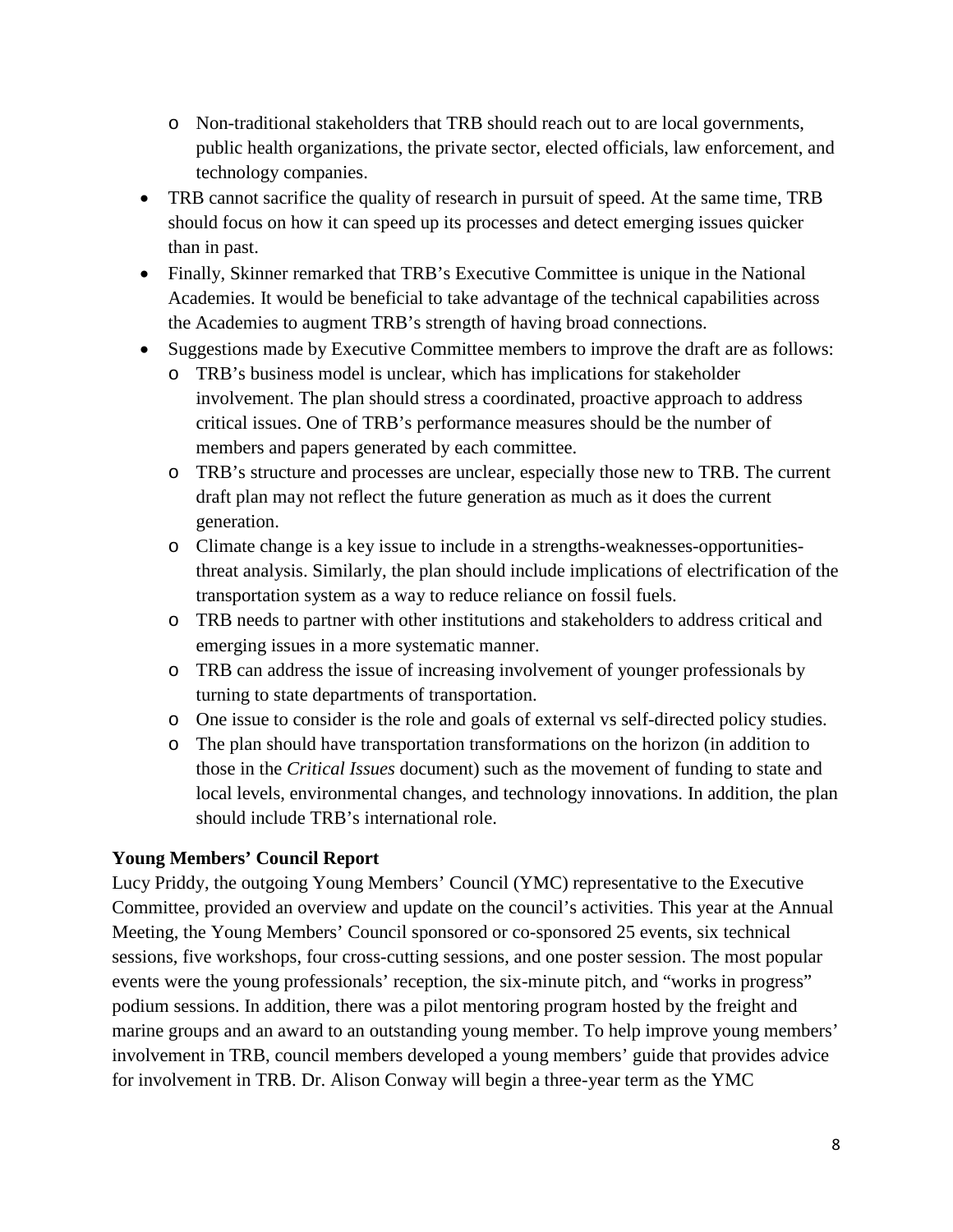representative to the Executive Council. She aims to increase involvement of minority and Eisenhower fellows in YMC and develop resources for mentorships.

## **Briefing from NAS Director of Congressional and Government Affairs**

Jim Jensen, the National Academies' director of congressional and government affairs briefed the Executive Committee on the Congressional environment. He highlighted that the appropriations process may be finalized as a result of Republicans and Democrats agreeing to budget targets. Federal departments will therefore know what budgets are for current fiscal years so can make better discretionary budget decisions. TRB will benefit because much of its work is based on discretionary funding.

# **Reauthorization of Federal Surface Transportation Programs—AASHTO and APTA Positions**

Frederick "Bud" Wright, executive director of the American Association of State Highway and Transportation Officials (AASHTO), and Michael Melaniphy, president and chief executive officer of the American Public Transportation Association (APTA), briefed the Executive Committee on reauthorization issues of the federal surface transportation programs.

Highlights from Mr. Wright's presentation include the following:

- There is little sense of normalcy for programs funded by trust funds, particularly the Highway Trust Fund, which will likely reach insolvency before the end of FY 2014.
- Stepping away from a user-fee based approach will make it more difficult to compete for general funds revenues. It is therefore important to educate state-level policy makers on the importance of transportation for quality of life and economic vitality.
- AASHTO's Board of Directors adopted nine policy resolutions that it believes should be included in the reauthorization of the MAP-21 legislation, including a re-examination of the proposals for expanding the national highway system and the national freight network.
- One of most fundamental changes of the MAP-21 legislation was its performance-based federal aid program that facilitates public accountability.
- AASHTO's Board of Directors strongly supports prioritizing a federal research agenda in the MAP-21 reauthorization.

Highlights from Mr. Melaniphy's presentation include the following:

- Transit funding continues to be critical as evidenced by how this past year had the second highest ridership level since 1957. The estimated number of trips of public transit is estimated at 10.5 billion.
- To achieve a "state of good repair" in the transit system, a 13 percent growth rate in funding would be needed over six years. In the past 20 years, the highest growth rate in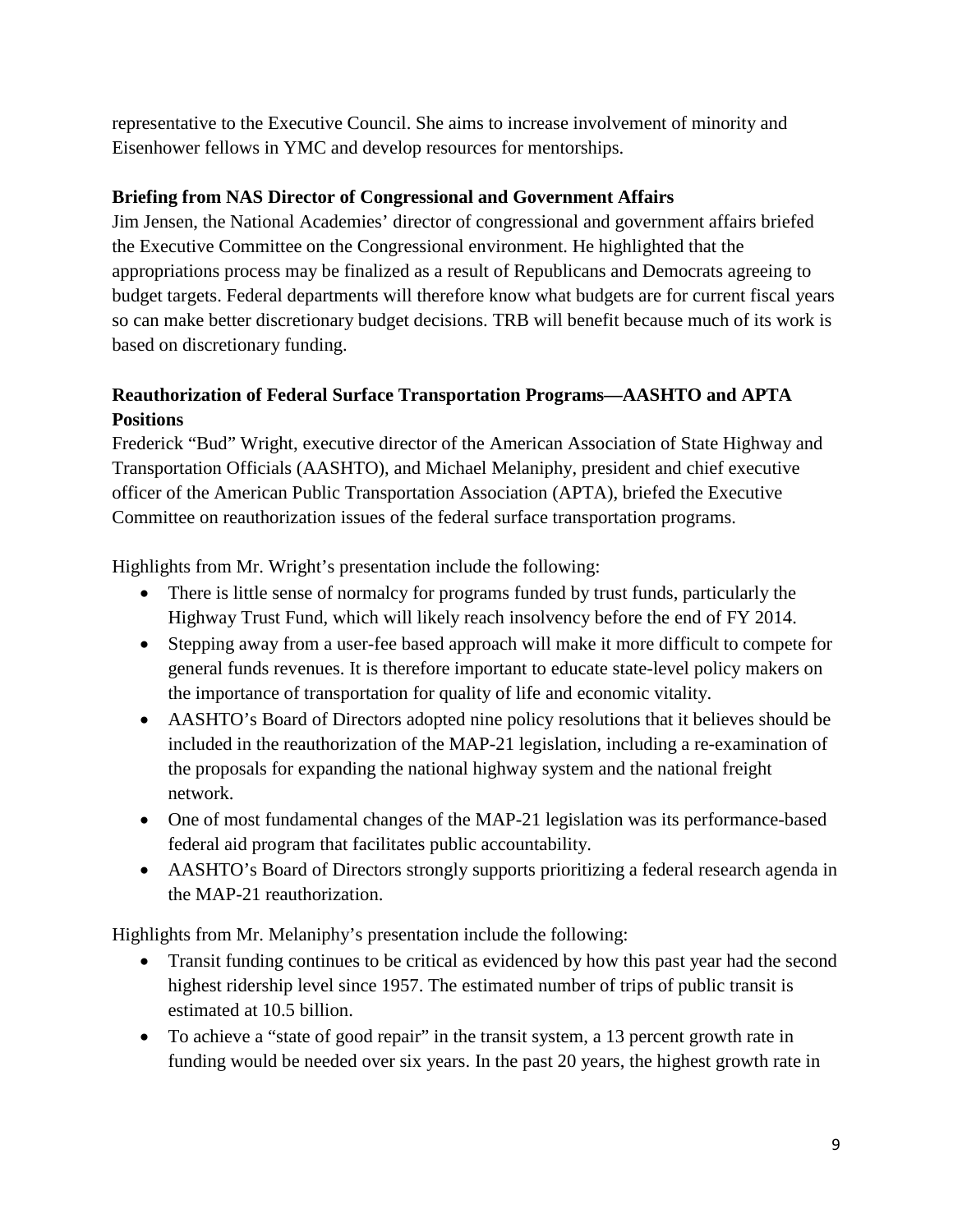funding was just under seven percent, so to meet the system's basic needs, it is necessary to nearly double the previous highest levels of funding.

## **Studies and Special Programs**

Stephen Godwin provided an overview of policy studies that are pending, potential, underway, and completed in 2013. Godwin discussed the following:

- Godwin requested, and the Executive Committee approved, a one-year policy study to consider possible benefits of urban mobility services, suggest areas for future research, and key issues for policy makers.
- A possible policy study topic on autonomous vehicles would identify technical and policy issues, safety assurance processes, and regulatory issues. The Executive Committee will address this topic in its policy session this summer and then direct TRB staff, as appropriate, regarding next steps. Therefore, there was no request for action.
- Godwin requested, and the Executive Committee approved, TRB's assistance to the U.S. Department of Energy's quadrennial energy review. TRB's role would be to assist with the issue of transportation of energy, particularly gas transmission in pipelines.

## **Briefings on Completed Studies**

### *Impacts of Stimulus Spending on Highway Investments*

Jay Shambaugh, study committee member and professor at George Washington University, provided an overview of the *Transportation Investments in Response to Economic Downturns*  report. He highlighted the following:

- The report was intended to help Congress and state and federal transportation agencies in planning a stimulus program that includes transportation, evaluating the term and value of transportation investments, and managing the spending.
- The conclusions of the report address the extent to which stimulus spending is effective, the role of spending funds on transportation in a stimulus program, and management of a transportation stimulus program.
- Recommendations in the report included changes in established transportation programs, design features for future transportation stimulus programs, and methods for evaluating projects in a transportation stimulus program.

### *Research Frameworks*

Genevieve Giuliano, study committee member and professor at the University of Southern California, provided an overview of the *Framing Surface Transportation* report. She highlighted the following aspects of the report:

• This report revisited an international scan of transportation research programs, and compared that scan to transportation research in United States. The purpose of the scan was to frame the future of U.S. transportation research, and then evaluate strengths and weaknesses of the U.S. transportation research enterprise, writ large.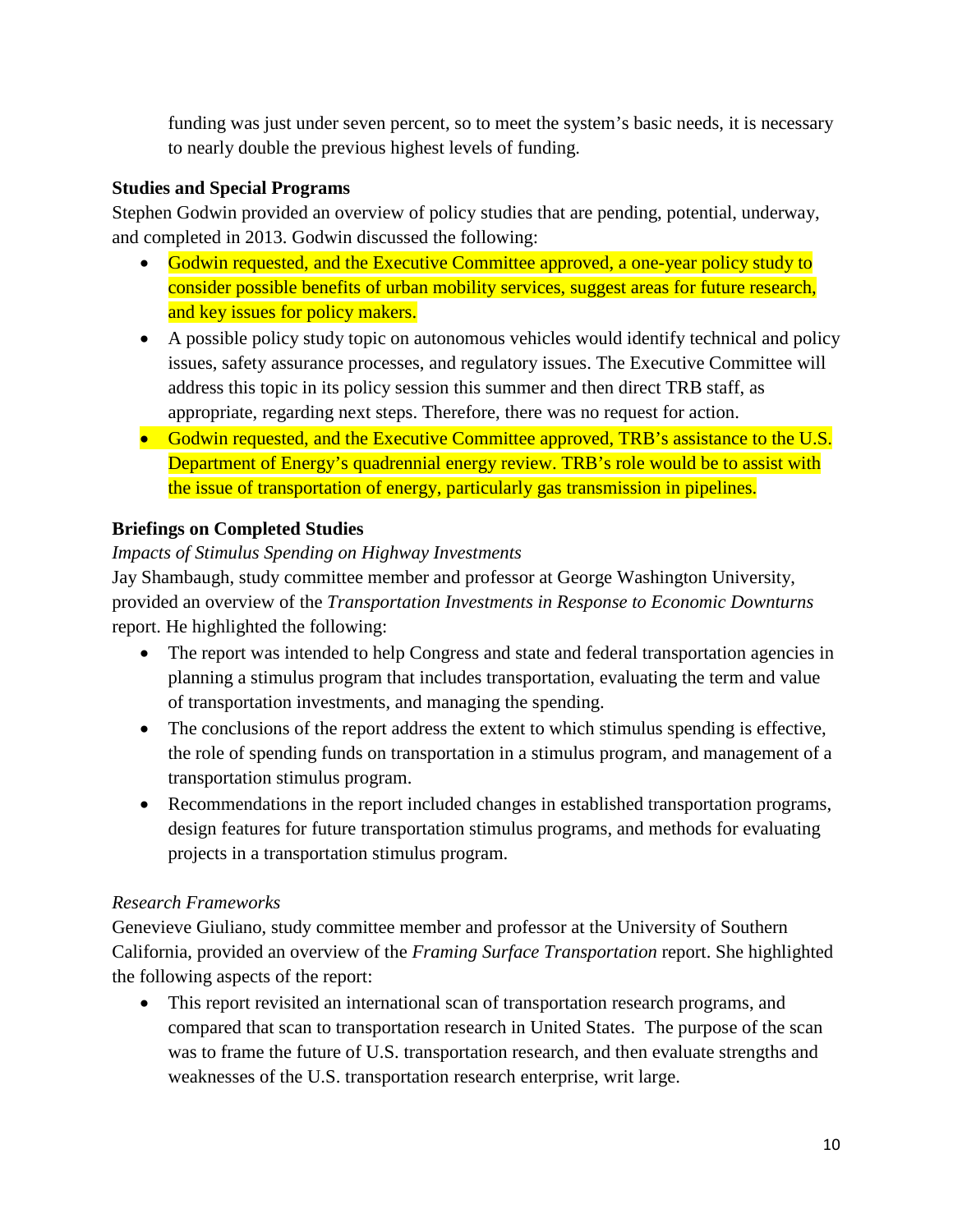- o Strengths of transportation research in the United States are its applied research programs and leadership in educating future transportation professionals. Weaknesses are its lack of a robust basic research program and cohesive link between research and national goals.
- The two main recommendations in the report were for a new national research framework for transportation and a more productive federal research enterprise.
- Other recommendations concerned raising the profile of federal transportation research by improving coordination with the Office of Science and Technology Policy and by strengthening USDOT's research culture and capacity through reinstating its chief scientist position.
- The report concluded that if the United States had a robust program of both basic and applied research, it would be well positioned to respond to "quantum leaps" in transportation that will likely take place in the near future.

## **Break for Chairman's Lunch**

The Committee recessed at approximately noon so that members of the Executive Committee could attend the Chairman's Lunch.

## **Afternoon Session**

The Executive Committee reconvened at approximately 2:30 p.m.

## **Policy Session: Aviation Issues: Challenges and Opportunities**

Debra Butler welcomed the policy session panelists and expressed the Committee's appreciation for their participation in the session.

Members of the panel were:

- Michael Whitaker, Deputy Administrator, Federal Aviation Administration
- Stephen D. Van Beek, Executive Director, Policy and Strategy, LeighFisher
- [Thomas Berry,](http://onlinepubs.trb.org/onlinepubs/excomm/14-01-Berry.pdf) Senior Analyst, MITRE
- [Jeff Hamiel,](http://onlinepubs.trb.org/onlinepubs/excomm/14-01-Hamiel.pdf) Executive Director/CEO, Metropolitan Airports Commission, Minneapolis, Minnesota

A summary of the presentations and the ensuing discussion are captured in the Policy Session Rapporteur's Summary section of these minutes.

### **Break for the Evening**

Debra Butler called a recess to the meeting at approximately 5:30 p.m.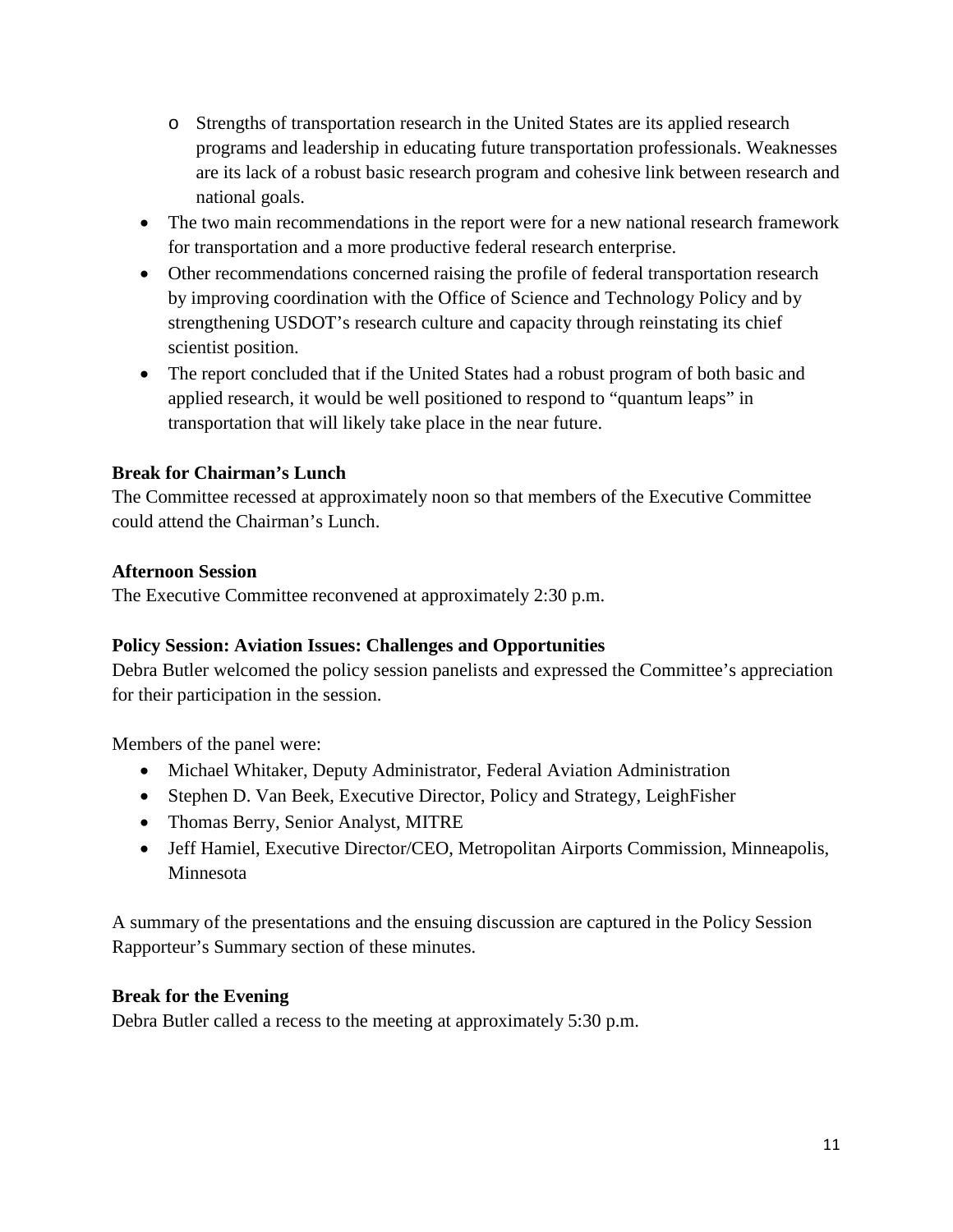### **January 16, 2014, Thursday**

Debra Butler called the Executive Committee back in session at 8:30 a.m.

### **Policy Session: Aviation Issues: Challenges and Opportunities**

#### Policy Session Rapporteur Summary

Vickie Arroyo, the policy session rapporteur, provided a summary of each panelist's presentation and then her observations and conclusions from the previous day's presentations and discussions:

## *Summary of presentation from Michael Whitaker, Deputy Administrator, Federal Aviation Administration:*

- FAA's mission is to provide the safest, most efficient aerospace system in the world by operating the U.S. air traffic control system; regulating the safety standards and rules for aircraft and flight crews; and funding the air traffic control infrastructure, airports, and research and development.
- Through carrying out its mission, FAA aims to make aviation safer and smarter, deliver benefits through technology and infrastructure in the National Air Space, enhance the U.S.'s global aviation leadership, and empower its workforce to innovate.
	- o As part of its mission to deliver benefits in the National Air Space, FAA is implementing NextGen, which is a complete overhaul and upgrade of the U.S.'s air traffic control system. Also, FAA is working to incorporate new users (i.e., unmanned aircraft systems and commercial space aircraft) into the system and eliminate redundant aviation systems and facilities.
- There are two main groups that use air space in the U.S.
	- o The first group is those who land and take off from airports where the FAA has control towers. In this group, 51.7 percent is general aviation, 43.2 percent is commercial aviation, and 5.1 percent is military aviation.
	- o The second group is those who use the high altitude air space (that above 18,000 feet). In this group, 79.6 percent is commercial aviation, 15.8 percent general aviation, and 4.5 percent is military aviation.
- Central policy questions for FAA are whether there is a better structure for operating the air traffic control system and who should pay for using the air space.
- The majority of FAA funding (70 percent) comes from dedicated aviation taxes, collected from users of the national airspace system. The remainder of funding comes from the general fund. Most of FAA's budget is spent on operations.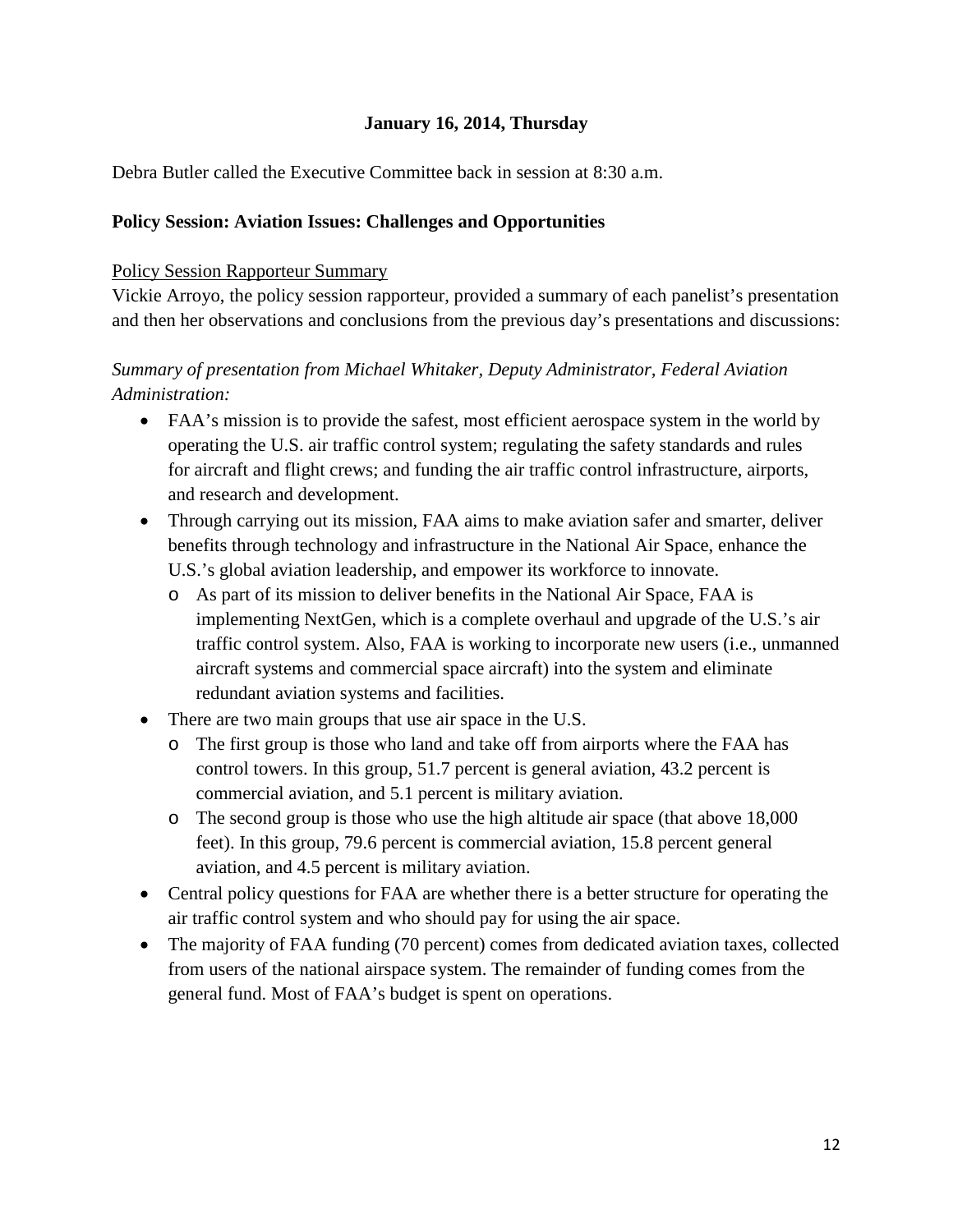# *Summary of presentation from Stephen D. Van Beek, Executive Director, Policy and Strategy, LeighFisher:*

- Despite dramatic changes in aviation over the past 15 years (i.e., airline consolidation, globalization, more efficient aircraft), the basic policy framework of the aviation industry has changed little.
- There are insufficient revenues to support FAA's needs because the system is reliant on unpredictable taxpayer money. Therefore, FAA has experienced furloughs, loss of system capacity, and inadequate investment.
- The taxation system underlying aviation is complicated and fragmented; FAA, the Department of Homeland Security, and Customs and Border Protections assess a myriad of fees to tickets.
- Overall budget levels and FAA operations growth has squeezed its capital accounts so that there is no longer a stable funding source for infrastructure improvements.
- The Federal Aviation Management Advisory Council made the following recommendations for improving FAA and the funding of aviation operations:
	- o Create a sustainable financial future through dedicated and user-fee-based funding.
	- o Separate the Air Traffic Organization (ATO) from the FAA by separating air traffic control from the FAA, and appoint a board consisting of users and aviation stakeholders who can provide oversight.
	- o Assess and codify FAA authorities and programs by simplifying statutes, regulations and policy, and by eliminating redundant regulatory oversight.
	- o Reform the tax structure by eliminating the current mix of taxes and fees then replace it with transparent schedules of cost-based fees that sufficiently fund services (e.g., air traffic control and aircraft certification).

## *Summary of presentation from [Thomas Berry,](http://onlinepubs.trb.org/onlinepubs/excomm/14-01-Berry.pdf) Senior Analyst, MITRE:*

- Nearly every major airline merged or declared bankruptcy or both, which has resulted in a very different industry with four major airlines in the United States: American, Delta, Southwest, and United.
	- o In addition to the major airlines, there are two major niche airlines: jetBlue and Alaska, and three major "ultra low-cost" airlines: Allegiant, Frontier, and Spirit.
- Airlines are unbundling their tickets, which means they separate out certain services and amenities (e.g., such as checking bags and sitting in an exit row) and require passengers to pay for those services and amenities in addition to their tickets. By unbundling tickets, airlines pay less in taxes because they are only assessed taxes on the amount that people pay for the ticket itself—not for any fees assessed on top of the ticket. Therefore, the ancillary revenue of the industry has risen rapidly; it was \$2.5 billion in 2007 and rose to \$27.1 billion in 2012.
- Airlines have exercised greater capacity control so planes are more crowded and the available seat mile per full-time-equivalent employee is greater.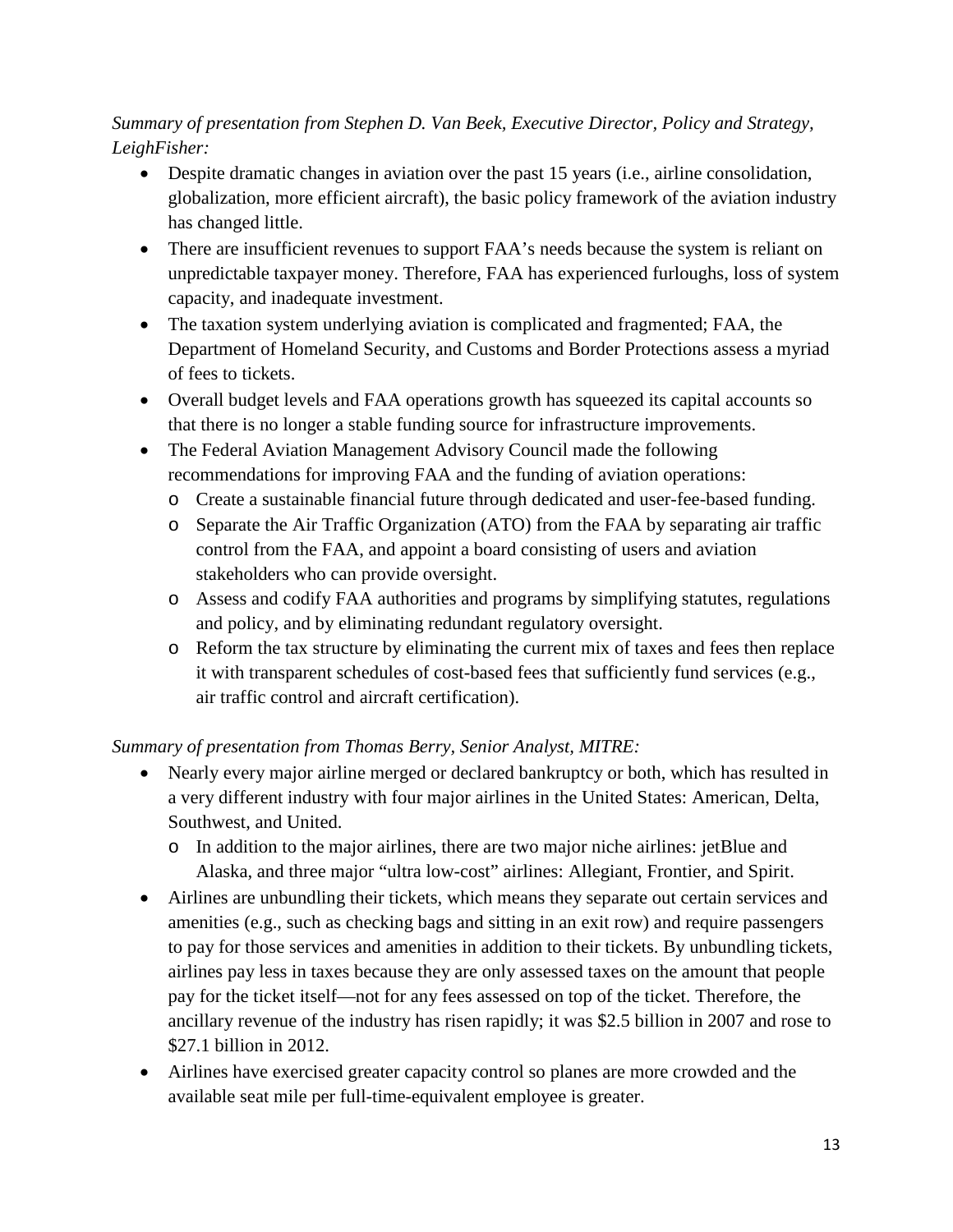- The airline industry will likely have its fifth straight year of profitability, which will be approximately \$5 billion.
- The airline industry is advocating for a national airline policy that is favorable to them in terms of regulations, profitability, infrastructure, jet fuel costs, and global competition.

# *Summary of presentation from [Jeff Hamiel,](http://onlinepubs.trb.org/onlinepubs/excomm/14-01-Hamiel.pdf) Executive Director/CEO, Metropolitan Airports Commission, Minneapolis, Minnesota:*

- The airline industry supports 10.5 million jobs (seven percent of all U.S. jobs) and has a total economic impact of \$1.2 trillion (8 percent of U.S. GDP).
- Demand for airline travel is projected to grow from 700 million passengers in 2013 to 1 billion passengers in the next 10 to 15 years.
- Through 2017, airports will need approximately \$14.3 billion a year in airport infrastructure improvements to meet this forecasted demand.
- There are three main types of traditional airport funding models:
	- o Residual: Airlines pay airport costs not allocated to other users or covered by nonairline sources, which results in more risk to airlines but more control over spending decisions.
	- o Compensator: Airlines pay fees and rent to recover costs of facilities and services they use. Airports bear the financial risk of other facilities but can use net revenues for capital projects.
	- o Hybrid: Airlines share costs for portions of the airport (e.g., the airfield) and airports bear costs and keep revenues in areas not leased to airlines.
- A central funding issue at airports is that reduced federal funding and artificially-capped local funding streams, combined with cost control pressures from airlines, has resulted in an unsustainable airport financial model.
- Airports do not often have incentives to increase public transportation options because the money collected from airport parking fees is a major source of revenue, and federal law generally prohibits airports from spending money off-site on public transit.
- A policy question for airports is whether privatization may be an answer to their revenue problems.

## *Ms. Arroyo summarized common themes from all of the presentations:*

- The funding model for the aviation industry is broken and needs reform to be sustainable.
- The aviation system is not tied to actual stakeholder use (e.g., some rural systems are cross-subsidized, carriers of all sizes and general aviation are supported through other revenues).
- The current system does not create the right market incentives for generating revenue.
- Because of political reasons, FAA cannot shut down facilities that are redundant.
- Among underfunded transportation modes, there is much competition for dollars, especially when transportation funding legislation reaches Congress.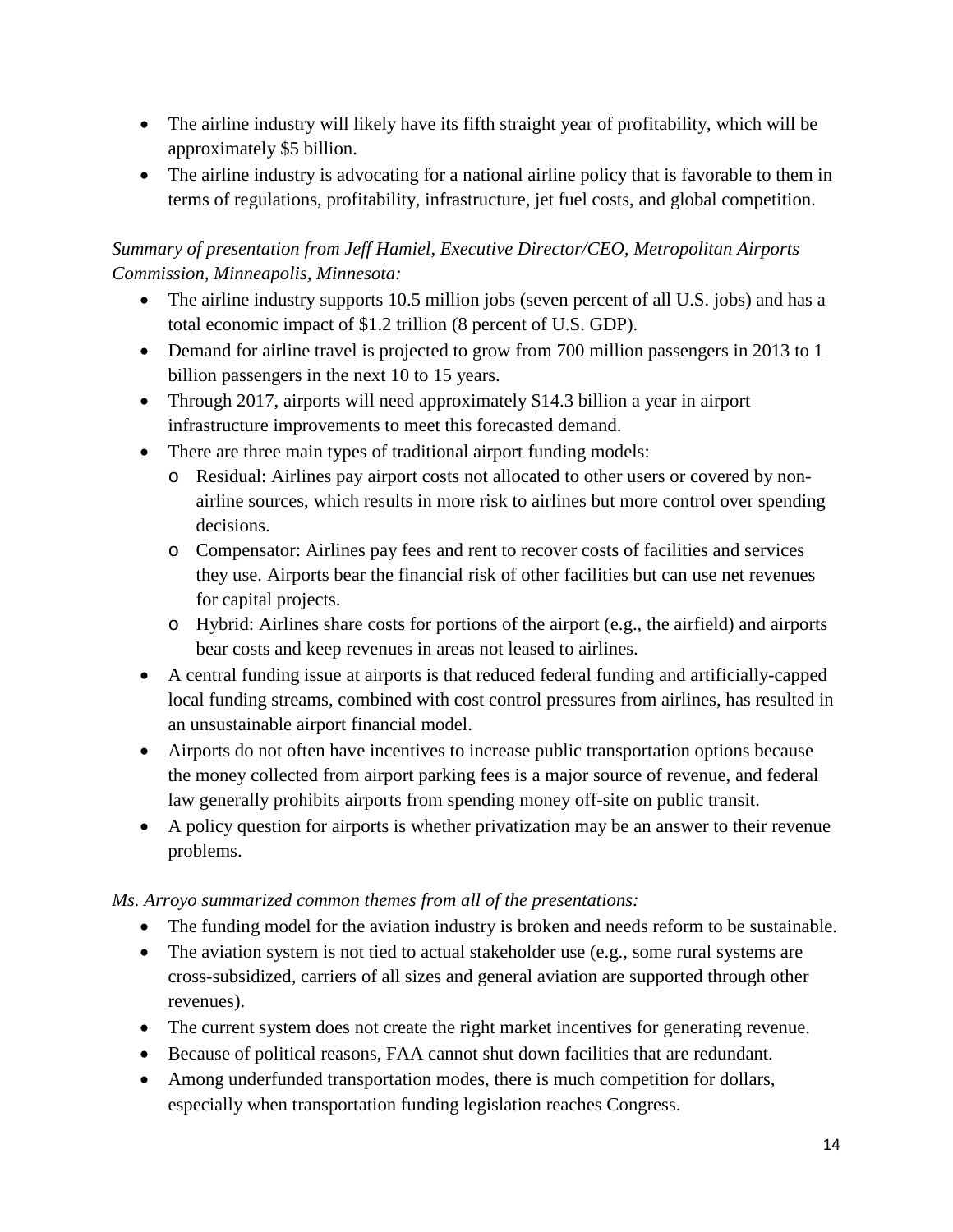- Arroyo also noted that the panel members did not discuss the following topics:
	- o A path for reform that develops a clear consensus on policy approaches that can bring disparate groups together.
	- o FAA does not appear to be considering the impacts to infrastructure and operations that climate change will bring about to coastal airports (e.g., extreme weather and sea level rise).
- Potential roles for TRB are to make the U.S. aviation system's funding model and problems associated with it more transparent; highlight aviation systems in other countries that fund their air traffic control systems differently; and consider future impacts of climate change.

## **Future Policy Session Topics**

Russell Houston provided an overview of the SPPR's suggested topics for the June 2013 policy session (p.155 of the agenda book). The proposed topic for the June 2014 policy session is the transformation to automated vehicles, including issues such as how government agencies may prepare to adapt to these advances in vehicle automation and associated regulatory and legal challenges. Executive Committee members wanted to move forward with the proposed session, and focus on a pathway to these vehicles, specifically connected vehicles and intelligent transportation systems.

### **International Activities Update**

Sandra Rosenbloom, the Committee's international secretary, provided a report to the Executive Committee on TRB's international activities (p.161 of the agenda book). Highlights from Rosenbloom's presentation are as follows:

- Of the members on TRB's 200 standing committees, one in seven is an international participant, facilitated in part by the five slots set aside for those from countries other than the U.S.
- One committee, the international activities committee, focuses on reaching out to international scholars and ensuring that committees fill their five international slots.
- In 2004, fewer than 10 percent of Annual Meeting attendees were from outside the U.S. whereas it was 16 percent in 2013.
- Of visits to TRB website, 60 percent are from non-U.S. countries.
- The fifth annual conference on women's travel issues is in Paris in April 2014. TRB will be an official co-sponsor of the conference.

### **Marine Board**

Stephen Godwin provided the report of the Marine Board in place of Thomas Leschine. The Marine Board was originally part of the National Research Council (NRC), and became a part of TRB in 1999. The three main sponsors of the Board are the U.S. Army Corps of Engineers, the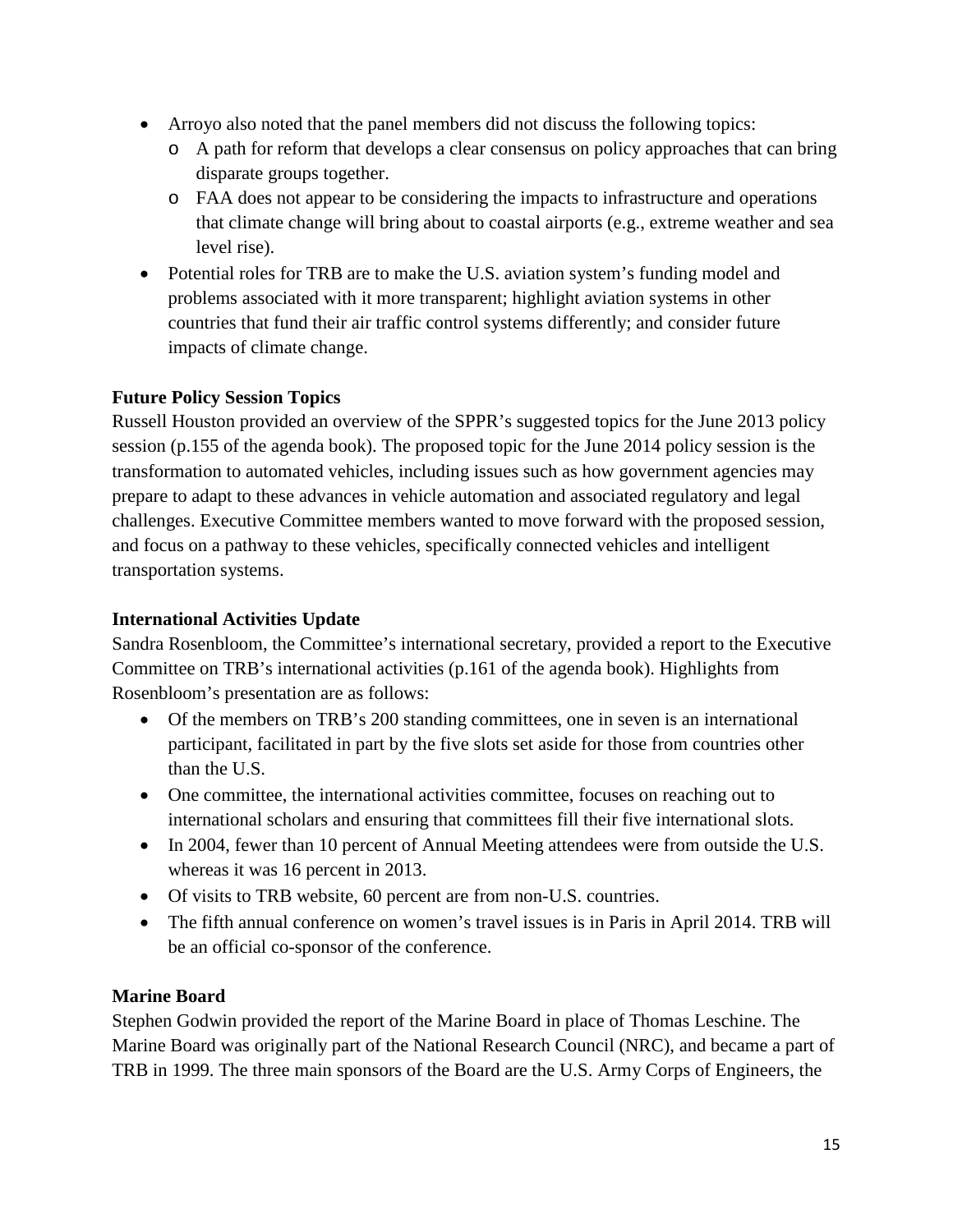U.S. Coast Guard, and National Oceanic and Atmospheric Administration. Godwin discussed the following Marine Board activities and projects:

- In aftermath of the Deepwater Horizon incident, the Marine Board has carried out two studies for the U.S. Department of the Interior's Bureau of Safety and Environmental Enforcement.
- In addition, the Marine Board carried out a study that reviewed a risk assessment of bare tanker transport through Buzzards Bay for the state of Massachusetts.
- The Marine Board holds policy sessions with sponsors during its biannual meetings to determine whether there are topics that they could study by pooling their resources. In 2013 the sessions were on safety culture and the role of regulators, and on e-navigation. In 2014 the Marine Board is considering a session on coastal marine infrastructure resilience.
- As a result of a policy session last spring, a study is underway called the *Safety Culture of Offshore Oil and Gas Operations*. Also, TRB may receive a Congressional request to review studies about impediments associated with Coast Guard oversight of the U.S. Flag Registry.

## **TRB Minority Student Fellows Update**

Karen Febey discussed progress with TRB's Minority Student Fellows Program (p.166 of the agenda book). As of 2012, the Minority Student Fellows Program is a full-fledged program of TRB that supports travel expenses of senior undergraduate and graduate students from underrepresented minority groups who attend a recognized minority-serving institution. These fellows write a research paper and present it in a poster or lectern session at TRB's annual meeting.

Febey stated that the Fellows Program continues to be a strong component of TRB's efforts to encourage underrepresented minorities to become involved in the transportation field and in TRB. Febey highlighted the following aspects of the program:

- At TRB's 2014 Annual Meeting, 11 academic institutions participated.
- In addition to TRB, five organizations and numerous individual donors contributed about half of the costs to cover the program.
- There are 15 institutions that are eligible to participate in the program, so TRB will be working to include student fellows from all of those institutions.
- TRB staff will be making a concerted effort to encourage fellows' involvement in TRB's committee structure.
- Interviews with program alumni revealed that fellows found the program to be a worthwhile component of their academic development.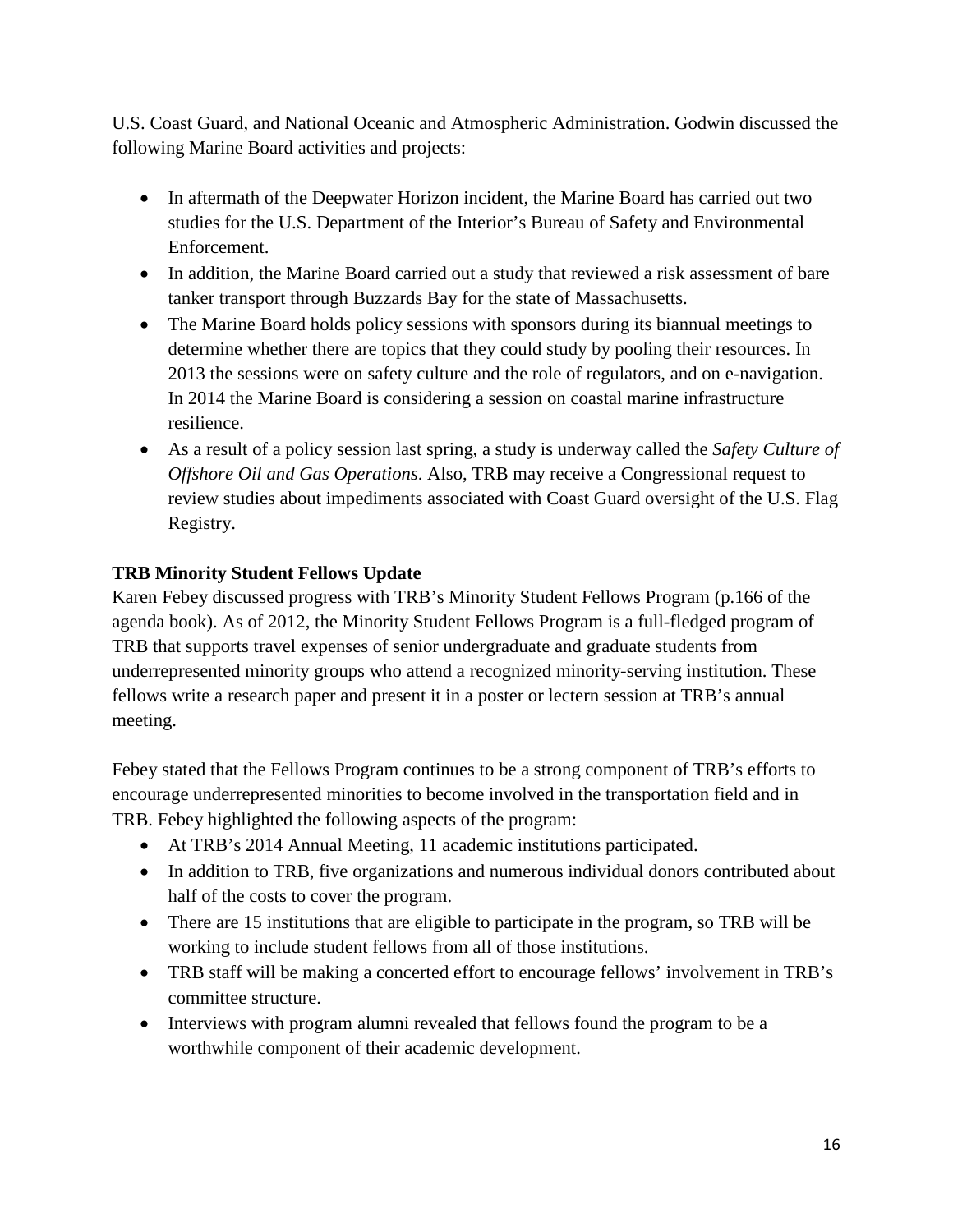## **Technical Activities, Division A Report**

Katherine Turnbull (outgoing chair) and Mark Norman reported on activities of the Technical Activities Council (TAC) and the Technical Activities Division as detailed in their report (p.173 of the agenda book). Their presentation highlighted the following TAC-related activities:

- The Blue Ribbon Committee Award Program continues to grow; this year, the TAC selected six committees to receive recognition.
- 40 committees invited a non-traditional stakeholder to speak at the Annual Meeting and participate TRB committee activities.
- In addition, 80 committees followed up on a request to provide recent and anticipated research breakthroughs in their areas, which was related to this year's theme of "Celebrating Our Legacy and Anticipating Our Future." These breakthroughs are posted on the TRB website.
- Most of the groups and sections have young member task forces.
- Over the past few years, the Technical Activities Council has enhanced its transportation research database. A task force is developing training programs for transportation research managers who work at state DOTs, transit agencies, and universities.
- Norman requested, and the Executive Committee approved, TRB co-sponsorships of the National Equipment Fleet Management Conference in 2014 and the Fifth International Symposium on Nano-Technology and Construction Conference (as listed on pp.181-182 of the agenda book).

TRB Annual Meeting:

- This year's Annual Meeting set an attendance record again with 11,900 attendees—up from 11,700 last year.
- Next year, the Annual Meeting will be held for the first time at the D.C. Convention Center and the adjacent Marriott Marquis Hotel.
- The on-site attendee experience, but not the actual program, will change. For instance, the venue is closer to many amenities and will likely facilitate more networking opportunities.
- Most of the committee meetings will take place in the Marriott and most of the sessions, major events, and exhibits will take place in the Convention Center.
- The Convention Center will have more exhibit hall space, which can accommodate a greater number of exhibits and vehicles than the exhibit space at the Marriott Wardman Park Hotel.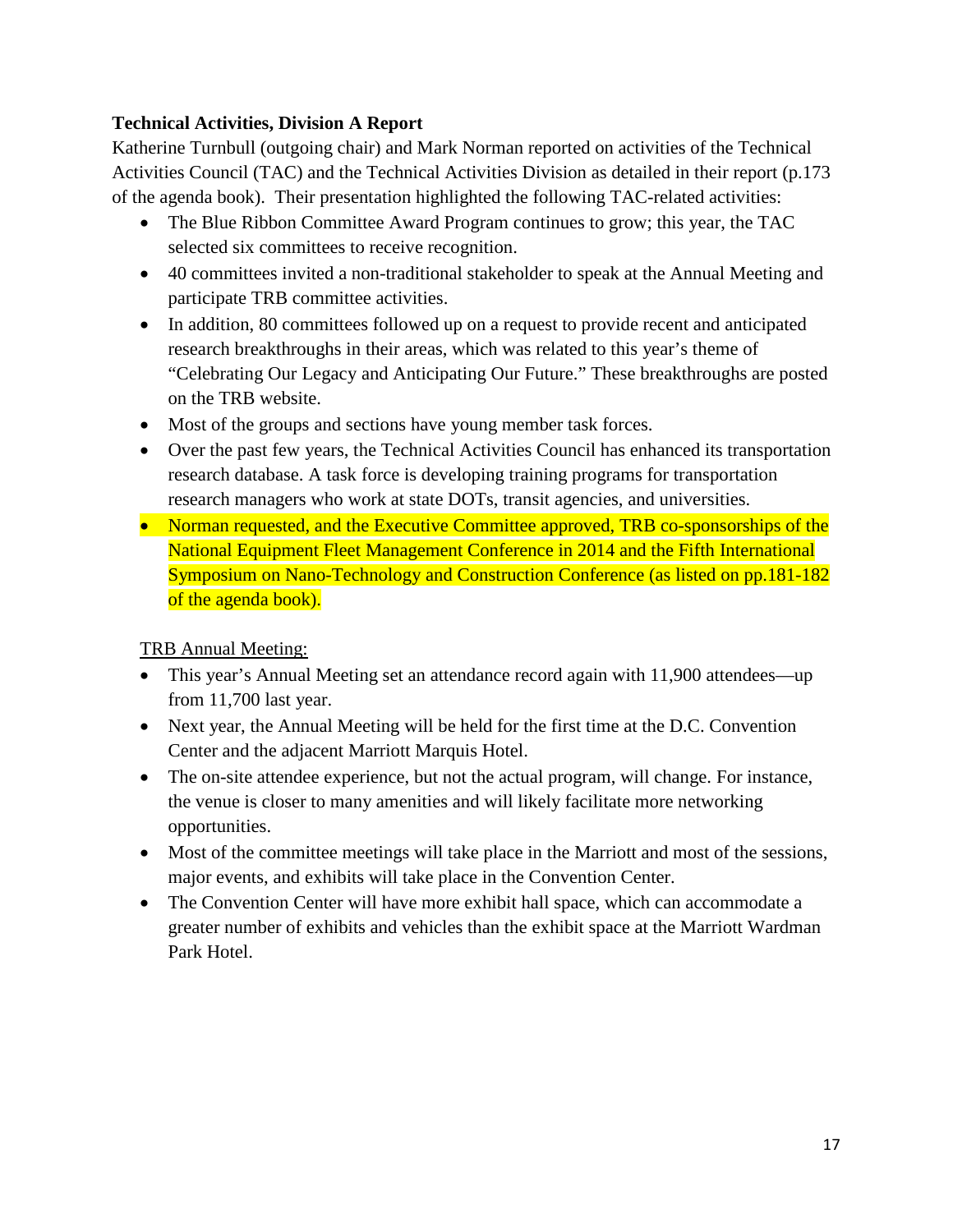## **Administration and Finance Division**

Gary Walker summarized the Administration and Finance Division report (p.192 of the agenda book):

- TRB's expenditures in 2014 are projected to be around \$106 million, which is a reduction from a peak of \$128 million in 2011. The reduction was due to the contraction of TCRP, the freight and hazmat programs, and the winding down of the SHRP 2 program.
- The budget for TRB's core technical activities is prepared on a triennial basis; the triennium that TRB is now operating under runs from July 2012 to June 2015.
	- o TRB's core funding can be broken down as follows: 45 percent comes from state DOTs, 13 percent from FHWA, and seven percent from other sponsors. The remaining 35 percent is self-generated, and has increased in recent years for reasons including increased attendance and registration fees at the Annual Meeting. TRB has therefore been able to accommodate a reduction in funding from FHWA and state DOTs in FY 2014/15 without experiencing an adverse impact to its activities or services.
- Another effect of generating the additional revenue has been an increase in the TRB reserve fund, which the Executive Committee determined should equal at least 75 percent of TRB's annual expenditures for core activities. Because of TRB's increased revenue, its reserve fund was 117 percent of core annual expenditures at the end of FY 2012. For the current triennium, TRB has drawn down the fund such that at the end of FY 2015, it will be approximately 93 percent of the core budget.
- The Finance Committee will meet before the June Executive Committee meeting to begin work on a recommended budget for the next triennium. Based on TRB's overall funding outlook and needs in upcoming years, the Committee will also make recommendations for the future size of the reserve fund.

## **SHRP 2**

Ann Brach, SHRP 2 director, and Jim Hedlund, the SHRP 2 safety coordinator, reported on activities of the SHRP 2 program (p.196 of the agenda book). Their report highlighted the following items:

- There is much interest in the SHRP 2 program, products, and webinars, especially with the IT products.
- Staff members are accelerating transition of SHRP 2 products to FHWA and AASHTO.
- Approximately 50 percent of all contracts are still active, so staff members are working to make sure that everything ends on time.

Renewal Research Focus Area (as provided by Brach):

• The goal this focus area was to make more widespread use of rapid infrastructure renewal projects so that it will be possible to complete those projects quickly and with minimal disruptions.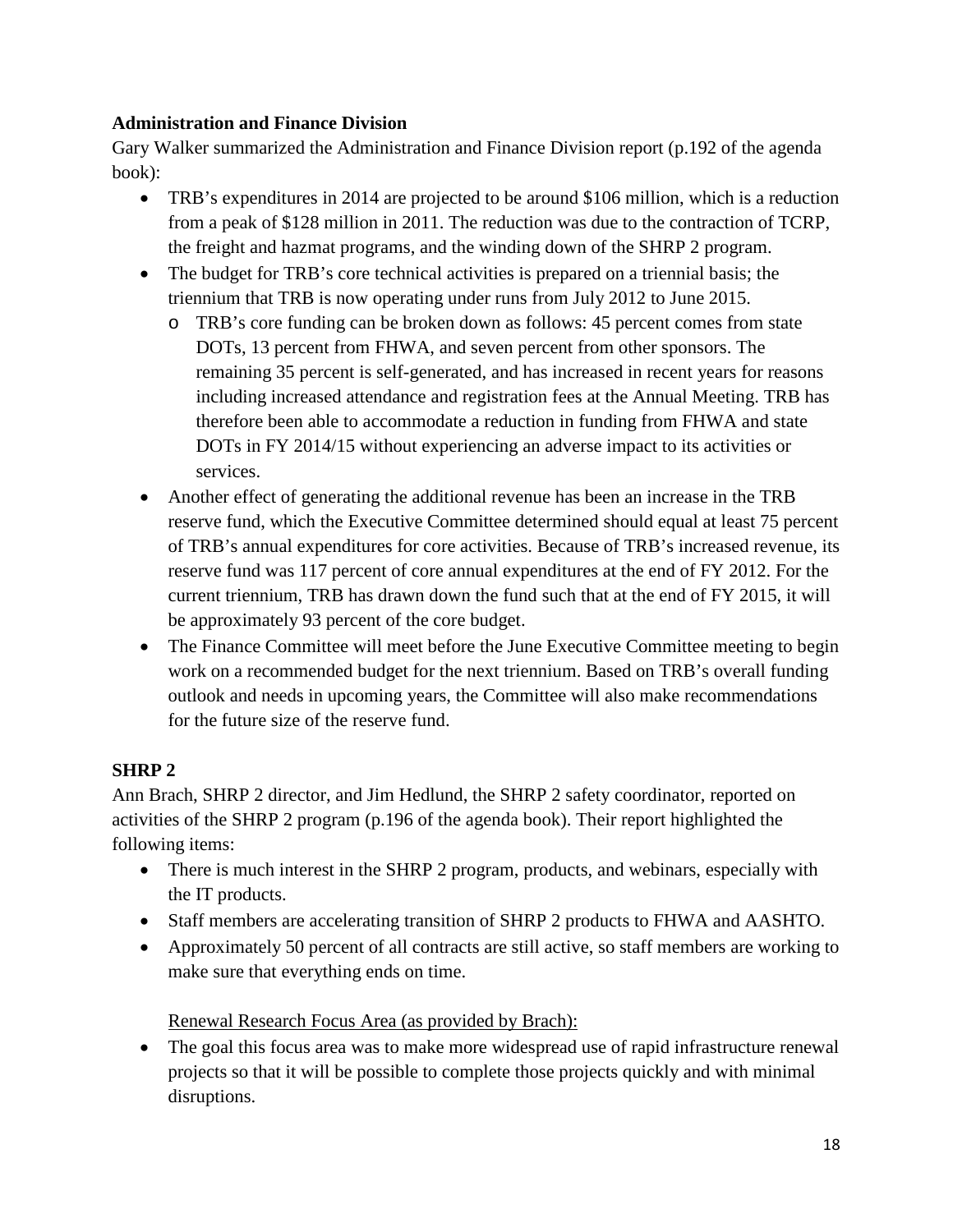- In the process of working on this focus area, SHRP 2 staff found that state DOT staff spent much time spent negotiating with utilities and railroads while trying to complete rapid renewal projects. SHRP 2 staff therefore developed a product for state DOTs and railroads and utilities to collaborate. This product is a customized, web-based tool with a searchable library of documents and best practices that can be used in negotiations.
- The renewal areas products have been successful because they have been focused on the renewal goal rather than on specific disciplines or stages of research and development. In addition, SHRP 2 focused on achieving more widespread use of rapid renewal techniques and how best practices can be implemented.

## Safety Research Focus Area (as provided by Hedlund):

- Virginia Tech University is the lead contractor for the driving data and Iowa State University is the lead contractor for the roadway data.
- The data collection for the Naturalistic Driving Study is over, and the driving and roadway file will be completed by the end of March.
	- o Key data enhancements for users will be done by the end of 2014.
	- o Three trial analysis contracts are underway and will finish in July 2014. Two of these are roadway oriented and one is driver-vehicle oriented.
- The Naturalistic Driving Study exceeded targets for its goals of the number of participants (with 3,147) and the number of trips (with 5.4 million).
- The file for the Study is two petabytes. The data will be publicly available (released throughout 2014) and will allow for queries. Data will include trip summary files about events such as crashes and near crashes. There will be a crosslink between the roadway file and driving file, and the video data.

## Use and Storage of Safety Data After SHRP 2 is Over (as provided by Brach):

- Chaired by Joe Schofer from Northwestern, the Committee on Long-Term Stewardship of SHRP 2 Safety Data is tasked with determining how to store and use the data in the future.
- The committee has produced two letter reports. One of these reports concluded that not enough is known to make a decision about the long-term stewardship of the data for the next 20 to 30 years so a phased approach should be taken. The first phase, expected to last about five years, should address issues such ways for a variety of stakeholders to be operators and have secure access to the data. In addition, a sustainable financial model is needed to manage and maintain the data, and will most likely require a public subsidy. The report lays out options for the future of the data, one of which was that the most costeffective and common sense approach would be for NRC/TRB to manage this first phase.
- The first five years (or so) of storage and management of the safety data will involve a cooperative agreement between TRB and FHWA that starts on January 1, 2015. To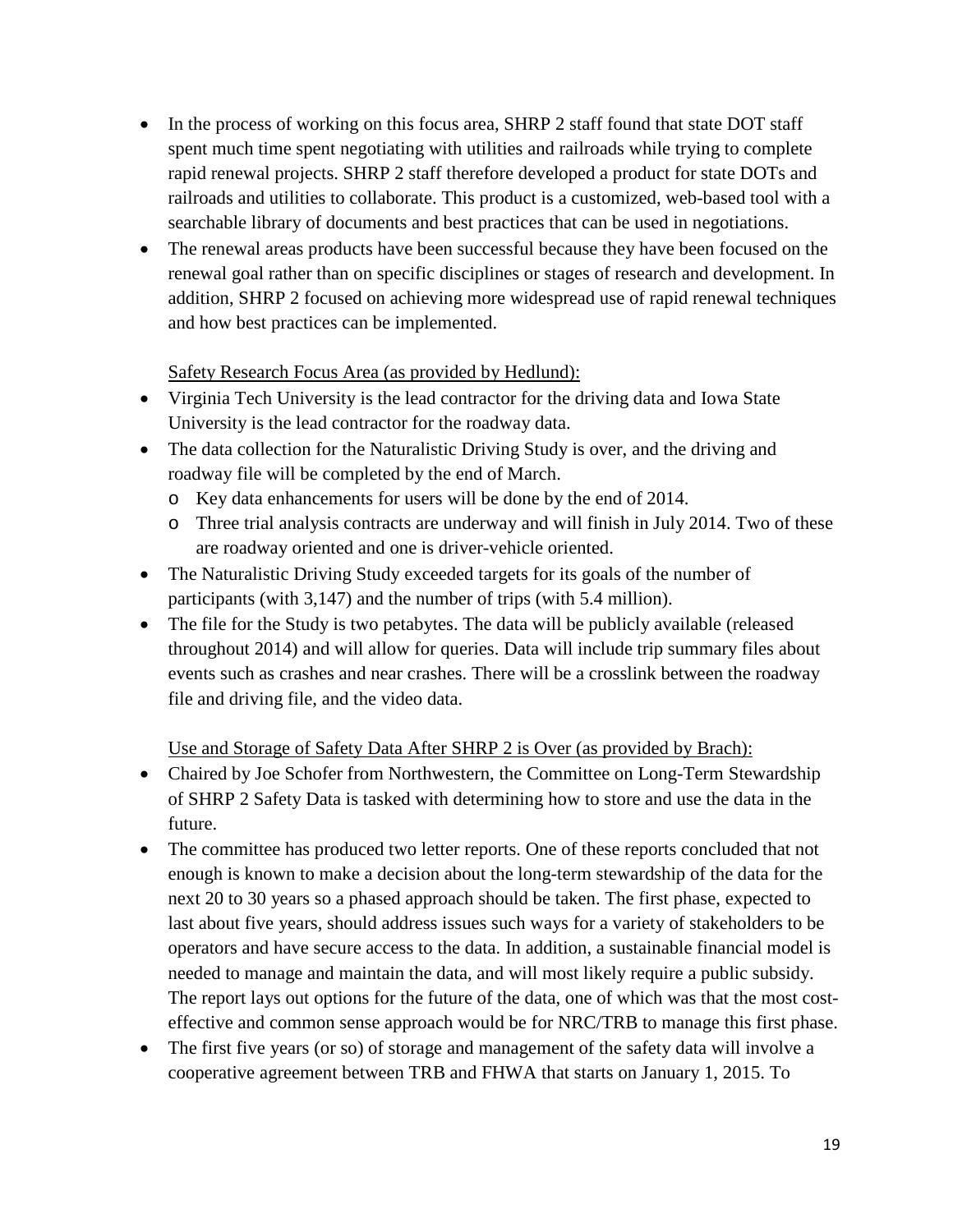manage these first five years, there is a governance structure in place \$25 million available from SHRP 2 implementation funds.

### **Cooperative Research Programs (CRP)**

Christopher Jenks provided a status report on the National Cooperative Highway Research Program (NCHRP), Transit Cooperative Research Program (TCRP), Airport Cooperative Research Program (ACRP), National Freight Cooperative Research Program (NFCRP), Hazardous Materials Cooperative Research Program (HMCRP), and the National Cooperative Rail Research Program (NCRRP), as detailed in the Cooperative Research Programs report (p.205 of the agenda book). He highlighted the following items:

## 2013 CRP Highlights

- The six CRP research programs spent about \$56 million in applied research in 2013.
- In 2013, just over 130 publications were produced.
- About half of the publications were from NCHRP.
- There is much funding uncertainty in the CRP division, but a lot of material is still being produced.

## Program Updates

- NCHRP:
	- o Jenks stated that NCHRP funding was \$39 million in 2013, but it is unknown what will happen with the funding relative to the MAP-21 reauthorization.
	- o After Crawford Jencks retired as manager of NCHRP and Chris Hedges assumed the role as manager, their projects were reallocated to existing staff to offset decline in workload associated with programs that have lost or are losing funding.
	- o TRB has a new cooperative agreement with FHWA, which will start with the FY 2014 program and will continue for five years.
	- o TRB has gone through the procurement process for 50 new NCHRP FY 2014 projects. After Congress makes money available through the appropriations process, states will be asked to authorize their share of funding for the NCHRP program. At that point, the money will be added to the cooperative agreement that TRB has with FHWA, and TRB will have access to funds for contracting.
	- o NCHRP is in the middle of selecting projects for its FY 2015 program. It is unknown what the exact level of funding will be until MAP-21 reauthorization is complete. Staff members have therefore had to make assumptions about this funding level.
	- o NCHRP had 60 new publications in 2013.